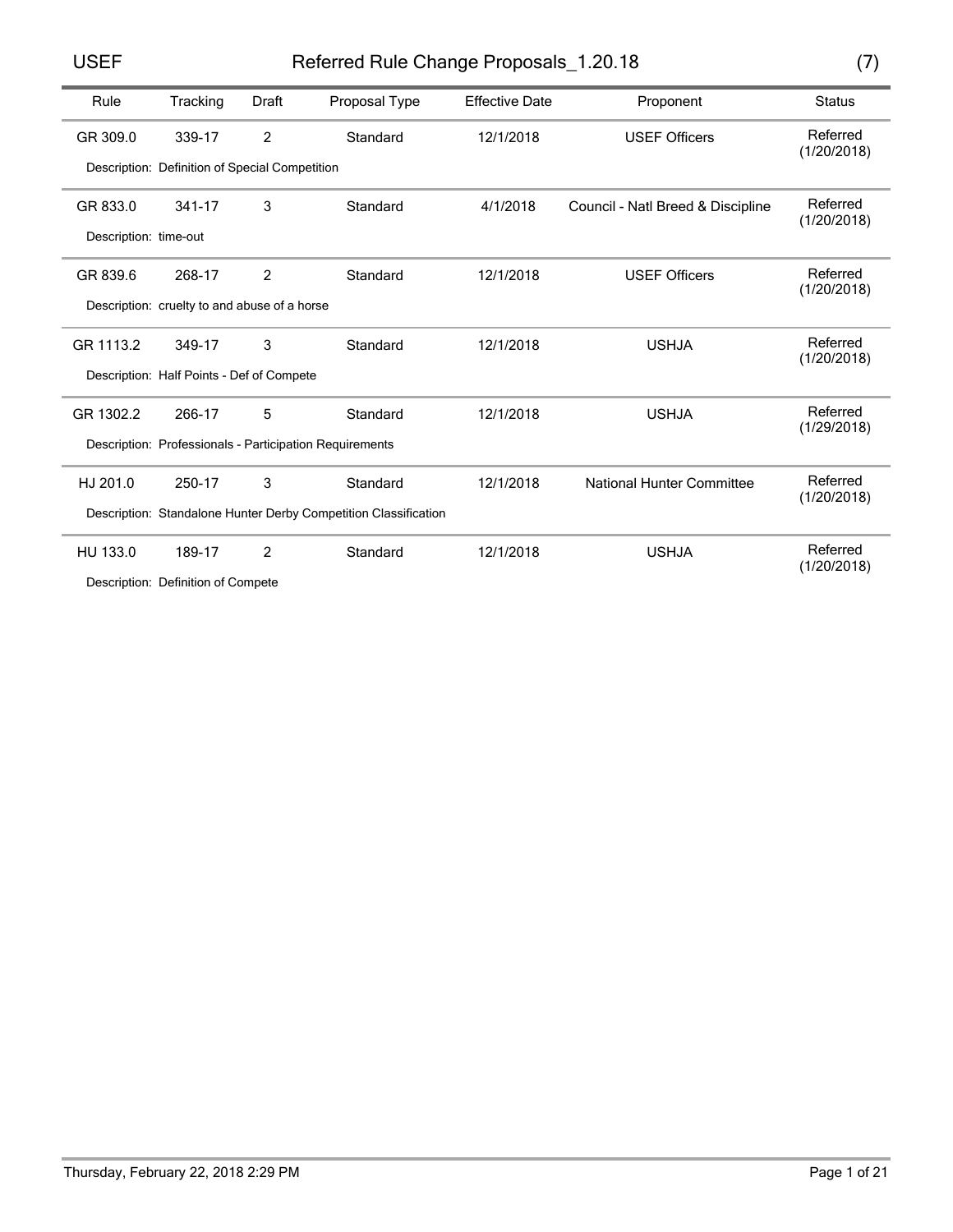|                                                                                                                                                                                                                                                                                                                                                                                                                                                                                                                                                                                                                                                                                                                                                                                                                                                                                                                                                                                                                                                                                                                                                                                                                                                                                                                                                                                                                                                                                                                                                                                                                                                                                                                                                                                                                                                                                                                            | <b>GR309</b>         | <b>Tracking #339-17</b>                                                                                                                                         | Draft #2 | <b>Referred</b>                        |                                                                                                                                                                                                                                                                                                                                                                                 |  |
|----------------------------------------------------------------------------------------------------------------------------------------------------------------------------------------------------------------------------------------------------------------------------------------------------------------------------------------------------------------------------------------------------------------------------------------------------------------------------------------------------------------------------------------------------------------------------------------------------------------------------------------------------------------------------------------------------------------------------------------------------------------------------------------------------------------------------------------------------------------------------------------------------------------------------------------------------------------------------------------------------------------------------------------------------------------------------------------------------------------------------------------------------------------------------------------------------------------------------------------------------------------------------------------------------------------------------------------------------------------------------------------------------------------------------------------------------------------------------------------------------------------------------------------------------------------------------------------------------------------------------------------------------------------------------------------------------------------------------------------------------------------------------------------------------------------------------------------------------------------------------------------------------------------------------|----------------------|-----------------------------------------------------------------------------------------------------------------------------------------------------------------|----------|----------------------------------------|---------------------------------------------------------------------------------------------------------------------------------------------------------------------------------------------------------------------------------------------------------------------------------------------------------------------------------------------------------------------------------|--|
| Rule Change Type<br>Standard                                                                                                                                                                                                                                                                                                                                                                                                                                                                                                                                                                                                                                                                                                                                                                                                                                                                                                                                                                                                                                                                                                                                                                                                                                                                                                                                                                                                                                                                                                                                                                                                                                                                                                                                                                                                                                                                                               |                      | <b>Effective Date</b><br>12/1/2018                                                                                                                              |          | <b>Draft Received</b><br>1/12/2018     | <b>Board Action</b><br>Referred 1/20/2018                                                                                                                                                                                                                                                                                                                                       |  |
|                                                                                                                                                                                                                                                                                                                                                                                                                                                                                                                                                                                                                                                                                                                                                                                                                                                                                                                                                                                                                                                                                                                                                                                                                                                                                                                                                                                                                                                                                                                                                                                                                                                                                                                                                                                                                                                                                                                            |                      | <b>Proposed Change</b>                                                                                                                                          |          |                                        |                                                                                                                                                                                                                                                                                                                                                                                 |  |
| <b>GR309 Special Competitions [CHAPTER Sub-Chapter 3-B, Competition Classification]</b>                                                                                                                                                                                                                                                                                                                                                                                                                                                                                                                                                                                                                                                                                                                                                                                                                                                                                                                                                                                                                                                                                                                                                                                                                                                                                                                                                                                                                                                                                                                                                                                                                                                                                                                                                                                                                                    |                      |                                                                                                                                                                 |          |                                        |                                                                                                                                                                                                                                                                                                                                                                                 |  |
| <b>GR309 Special Competitions</b><br>A Special Competition is a competition that the Federation deems to be in the best interest of the sport and is therefore issued a competition<br>license an event, which may not fully meet the requirements for obtaining Federation licensing; however, it has been deemed in the best interest of the breed<br>and/or discipline and/or sport, and the Federation that the event be sanctioned by the Federation. After submitting a written application to the Federation at<br>least six months prior to the start of competition, and in accordance with the applicable Board-approved Special Competition Guidelines, an event, a<br>competition may be approved for Special Competition classification and licensure by the Federation upon approval of the Board of Directors. The<br>Federation must provide the applicable Recognized Affiliate, Council, and discipline or breed committee with all information pertaining to the request, including<br>mileage and any other conflicts, for the purpose of making a recommendation as to approving or disapproving the request. A non-refundable processing fee<br>must be submitted with the application. Special Competition classification may include, but is not limited to, the following: Olympic Games or Trials; Pan Am<br>Games or Trials; World Equestrian Games or Trials; World Cup Finals or Qualifiers; FEI CSI 5* events held as a standalone event and not in conjunction with<br>any other competition; Nations Cup Finals; Nations Cup CSIO's; Federation National Finals; Federation National Championships; Recognized Affiliate<br>championships; and any other events deemed by the Board of Directors as fitting in this classification. Competitions classified as Special Competitions are<br>exempt from the mileage rules for the classes and divisions approved by the Board of Directors. |                      |                                                                                                                                                                 |          |                                        |                                                                                                                                                                                                                                                                                                                                                                                 |  |
| <b>Proponent Details</b><br><b>Contact Information</b>                                                                                                                                                                                                                                                                                                                                                                                                                                                                                                                                                                                                                                                                                                                                                                                                                                                                                                                                                                                                                                                                                                                                                                                                                                                                                                                                                                                                                                                                                                                                                                                                                                                                                                                                                                                                                                                                     |                      |                                                                                                                                                                 |          |                                        |                                                                                                                                                                                                                                                                                                                                                                                 |  |
|                                                                                                                                                                                                                                                                                                                                                                                                                                                                                                                                                                                                                                                                                                                                                                                                                                                                                                                                                                                                                                                                                                                                                                                                                                                                                                                                                                                                                                                                                                                                                                                                                                                                                                                                                                                                                                                                                                                            | <b>USEF Officers</b> |                                                                                                                                                                 |          | <b>Matt Fine</b>                       |                                                                                                                                                                                                                                                                                                                                                                                 |  |
|                                                                                                                                                                                                                                                                                                                                                                                                                                                                                                                                                                                                                                                                                                                                                                                                                                                                                                                                                                                                                                                                                                                                                                                                                                                                                                                                                                                                                                                                                                                                                                                                                                                                                                                                                                                                                                                                                                                            |                      |                                                                                                                                                                 |          |                                        | mfine@usef.org                                                                                                                                                                                                                                                                                                                                                                  |  |
| As currently written, the Special Competition rule leads to confusion as to what constitutes a Special Competition and what competitions may apply for the<br>classification. The intent is to clarify those competitions that qualify for classification as a special competition based on the type of competition (e.g. Olympic<br>Games) and those competitions that must apply for the classification.                                                                                                                                                                                                                                                                                                                                                                                                                                                                                                                                                                                                                                                                                                                                                                                                                                                                                                                                                                                                                                                                                                                                                                                                                                                                                                                                                                                                                                                                                                                 |                      | <b>Rule Change Intent</b>                                                                                                                                       |          |                                        |                                                                                                                                                                                                                                                                                                                                                                                 |  |
|                                                                                                                                                                                                                                                                                                                                                                                                                                                                                                                                                                                                                                                                                                                                                                                                                                                                                                                                                                                                                                                                                                                                                                                                                                                                                                                                                                                                                                                                                                                                                                                                                                                                                                                                                                                                                                                                                                                            | <b>Linked Rules</b>  |                                                                                                                                                                 |          | Web: Definition of Special Competition | Comments                                                                                                                                                                                                                                                                                                                                                                        |  |
|                                                                                                                                                                                                                                                                                                                                                                                                                                                                                                                                                                                                                                                                                                                                                                                                                                                                                                                                                                                                                                                                                                                                                                                                                                                                                                                                                                                                                                                                                                                                                                                                                                                                                                                                                                                                                                                                                                                            |                      | <b>Committee Actions</b>                                                                                                                                        |          |                                        |                                                                                                                                                                                                                                                                                                                                                                                 |  |
|                                                                                                                                                                                                                                                                                                                                                                                                                                                                                                                                                                                                                                                                                                                                                                                                                                                                                                                                                                                                                                                                                                                                                                                                                                                                                                                                                                                                                                                                                                                                                                                                                                                                                                                                                                                                                                                                                                                            |                      |                                                                                                                                                                 |          |                                        |                                                                                                                                                                                                                                                                                                                                                                                 |  |
| Draft 1: Recommends Disapproval 11/07/2017<br>Draft 2: No Action                                                                                                                                                                                                                                                                                                                                                                                                                                                                                                                                                                                                                                                                                                                                                                                                                                                                                                                                                                                                                                                                                                                                                                                                                                                                                                                                                                                                                                                                                                                                                                                                                                                                                                                                                                                                                                                           |                      | Eventing<br>National Championships and Recognized Affiliate championships, by the specific<br><b>Breed/Discipline Committee.</b><br><b>Draft 2: No Comments</b> |          |                                        | Draft 1: The Eventing Sport Committee would be amendable to approving the proposed change to<br>GR309 if amended to require approval of Special Competitions other than Olympic Games or<br>Trials; Pan Am Games or Trials; World Equestrian Games or Trials; World Cup Finals or<br>Qualifiers; Nations Cup Finals; Nations Cup CSIO's; Federation National Finals; Federation |  |
| Draft 1: Recommends Disapproval 12/18/2017<br><b>Draft 2: No Action</b>                                                                                                                                                                                                                                                                                                                                                                                                                                                                                                                                                                                                                                                                                                                                                                                                                                                                                                                                                                                                                                                                                                                                                                                                                                                                                                                                                                                                                                                                                                                                                                                                                                                                                                                                                                                                                                                    |                      | <b>National Hunter Committee</b><br>draft.<br><b>Draft 2: No Comments</b>                                                                                       |          |                                        | Draft 1: The committee is waiting for a second draft of this rule change in favor of the current                                                                                                                                                                                                                                                                                |  |
| Draft 1: Recommends Disapproval 12/04/2017<br><b>Draft 2: No Action</b>                                                                                                                                                                                                                                                                                                                                                                                                                                                                                                                                                                                                                                                                                                                                                                                                                                                                                                                                                                                                                                                                                                                                                                                                                                                                                                                                                                                                                                                                                                                                                                                                                                                                                                                                                                                                                                                    |                      | <b>Competition Management</b><br>review wording is removed<br><b>Draft 2: No Comments</b>                                                                       |          |                                        | Draft 1: Not comfortable with the wording of "determined by the Federation" and that the affiliate                                                                                                                                                                                                                                                                              |  |
|                                                                                                                                                                                                                                                                                                                                                                                                                                                                                                                                                                                                                                                                                                                                                                                                                                                                                                                                                                                                                                                                                                                                                                                                                                                                                                                                                                                                                                                                                                                                                                                                                                                                                                                                                                                                                                                                                                                            |                      | Jumper                                                                                                                                                          |          |                                        |                                                                                                                                                                                                                                                                                                                                                                                 |  |
| Draft 1: Recommends Approval 11/28/2017<br><b>Draft 2: No Action</b>                                                                                                                                                                                                                                                                                                                                                                                                                                                                                                                                                                                                                                                                                                                                                                                                                                                                                                                                                                                                                                                                                                                                                                                                                                                                                                                                                                                                                                                                                                                                                                                                                                                                                                                                                                                                                                                       |                      | <b>Draft 1: No Comments</b><br><b>Draft 2: No Comments</b>                                                                                                      |          |                                        |                                                                                                                                                                                                                                                                                                                                                                                 |  |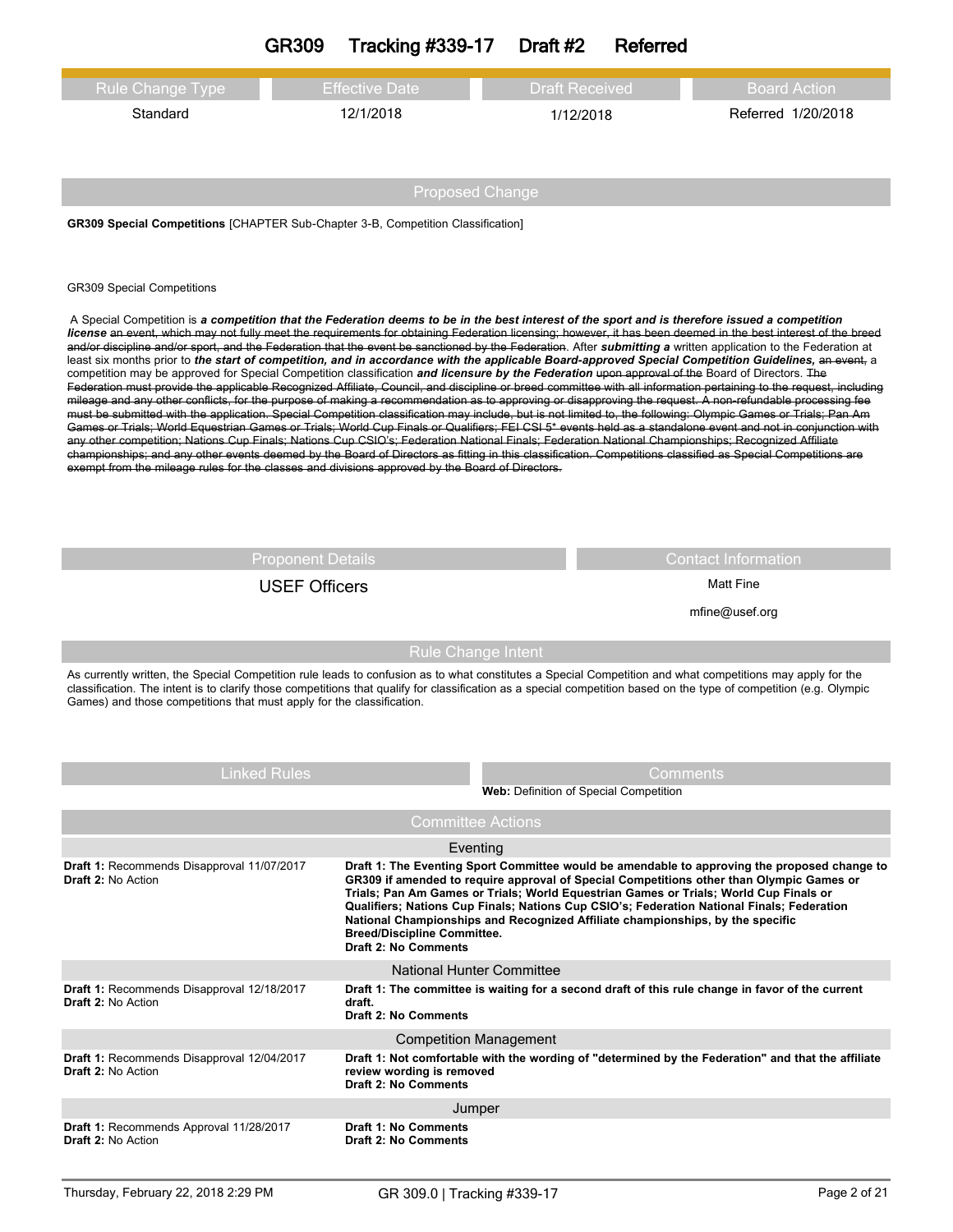|                                                                          | <b>USHJA</b>                                                                                                                                                                                                                                                                                                                                                                                                                                                                                                                                                                                                                                                                                                                                                                                                                                                                                                                                                      |
|--------------------------------------------------------------------------|-------------------------------------------------------------------------------------------------------------------------------------------------------------------------------------------------------------------------------------------------------------------------------------------------------------------------------------------------------------------------------------------------------------------------------------------------------------------------------------------------------------------------------------------------------------------------------------------------------------------------------------------------------------------------------------------------------------------------------------------------------------------------------------------------------------------------------------------------------------------------------------------------------------------------------------------------------------------|
| Draft 1: Recommends Disapproval 01/08/2018<br><b>Draft 2: No Action</b>  | Draft 1: USHJA feels this current draft is too vague and the RCP does not provide adequate<br>specifics for how Special Competitions are defined, evaluated or assessed. Additionally, USHJA<br>would like to see the evaluation process for Special Competitions provide for the ability for<br>existing competitions within reasonable proximity to a) be notified that a Special Competition<br>application has been submitted, and b) have the ability to provide comment about the potential<br>impact. Currently, the Special Competition application and evaluation process provides<br>absolutely no transparency. Finally, USHJA would like assurance that the existence of standalone<br>Hunter Derby competitions will not be jeopardized by not establishing (either through<br>modification of this RCP, or creation of an alternate licensing process) the mechanism for such<br>exceptional hunter events to exist.<br><b>Draft 2: No Comments</b> |
|                                                                          | Council - Admin & Finance                                                                                                                                                                                                                                                                                                                                                                                                                                                                                                                                                                                                                                                                                                                                                                                                                                                                                                                                         |
| <b>Draft 1: Tabled 01/08/2018</b><br><b>Draft 2: No Action</b>           | Draft 1: The Committee wants to see the procedures before approving this rule.<br><b>Draft 2: No Comments</b>                                                                                                                                                                                                                                                                                                                                                                                                                                                                                                                                                                                                                                                                                                                                                                                                                                                     |
|                                                                          | Council - Natl Breed & Discipline                                                                                                                                                                                                                                                                                                                                                                                                                                                                                                                                                                                                                                                                                                                                                                                                                                                                                                                                 |
| Draft 1: Recommends Disapproval 01/10/2018<br><b>Draft 2: No Action</b>  | Draft 1: The Council agreed with comments from USHJA. The rule change needs more work to<br>define specifics for how a special comp would be defined, evaluated and assessed.<br><b>Draft 2: No Comments</b>                                                                                                                                                                                                                                                                                                                                                                                                                                                                                                                                                                                                                                                                                                                                                      |
|                                                                          | Council - Intl Discipline                                                                                                                                                                                                                                                                                                                                                                                                                                                                                                                                                                                                                                                                                                                                                                                                                                                                                                                                         |
| <b>Draft 1: Tabled 01/10/2018</b><br><b>Draft 2: Referred 02/20/2018</b> | Draft 1: The Council would like to review the Procedures document that coincides with this rule<br>before making an action on the rule itself.<br>Draft 2: Recommend the BOD to refer to the Mid-Year Meeting in June.                                                                                                                                                                                                                                                                                                                                                                                                                                                                                                                                                                                                                                                                                                                                            |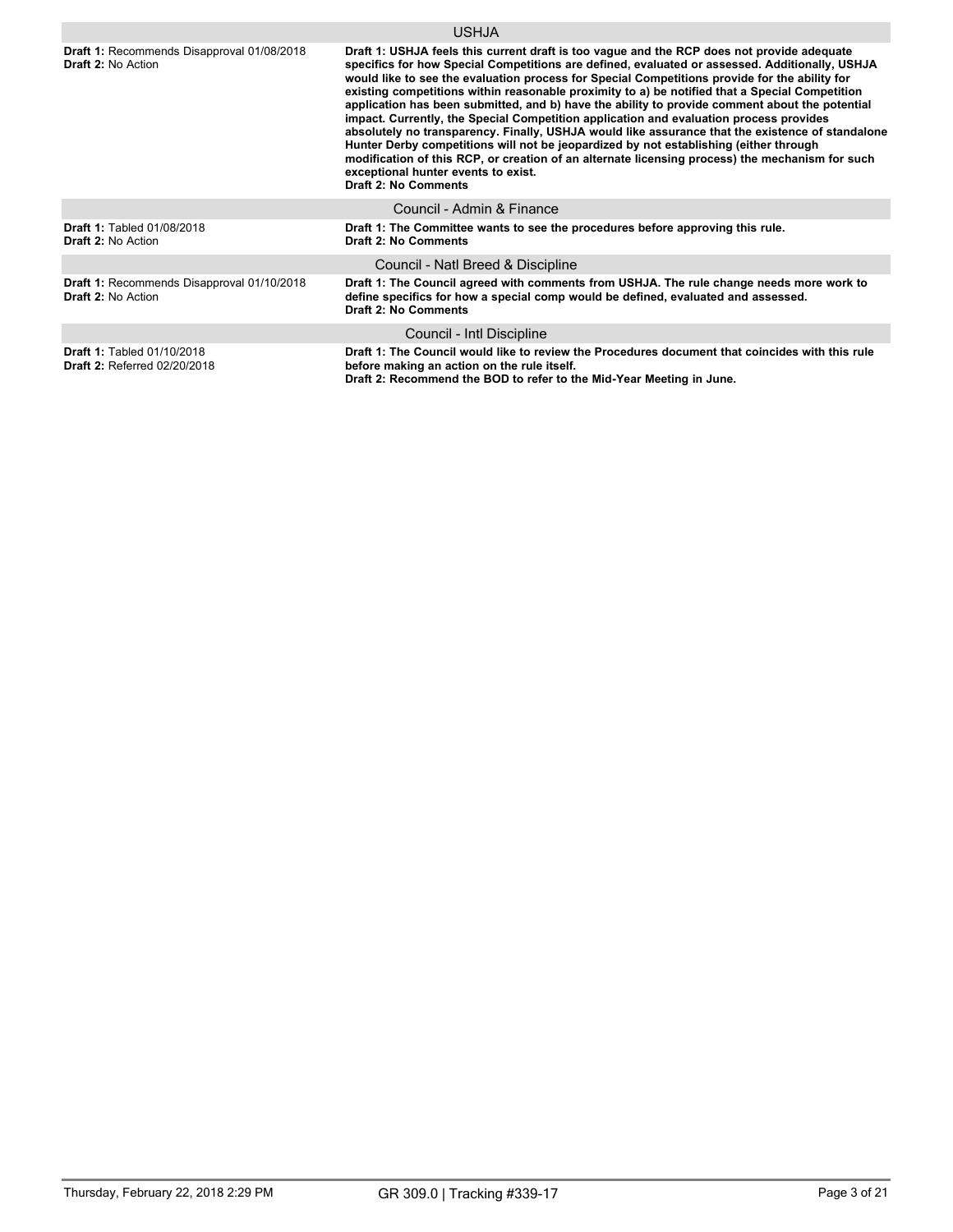| GR833 | <b>Tracking #341-17</b> | Draft #3 | Referred |
|-------|-------------------------|----------|----------|
|-------|-------------------------|----------|----------|

| <b>Rule Change Type</b> | <b>Effective Date</b> | Draft Received | Board Action       |
|-------------------------|-----------------------|----------------|--------------------|
| Standard                | 4/1/2018              | 1/5/2018       | Referred 1/20/2018 |
|                         |                       |                |                    |

**GR833 Time-Out** [CHAPTER SUBCHAPTER 8-D SCHEDULING DURING COMPETITION]

A suspension of judging which may be requested by a competitor or directed by the judge(s).

1. A competitor is entitled to request a time-out for a period not to exceed five minutes in aggregate in order to make obvious adjustments or to repair broken equipment or to rectify a similar condition, or to replace a shoe (See GR804). (Exception: Arabian Hunter, AR108 and HU132.6; Arabian Jumper, AR108 and JP135.6; Dressage, GR833.9 and DR122.7j; Jumper, JP133.6; Hunter Seat Equitation, EQ107.4; Reining, RN103.5g; Vaulting, VA111). Time-outs are not allowed in Western Dressage.

a. In classes in which competitors compete individually, if a horse casts a shoe outside of the ring and the class has a posted Order of Go, if the next exhibitor in the Order of Go is ready, Competition Management may permit the horse with the cast shoe to be moved down in the Order of *Go. The horse will be charged with a time-out. All rules apply for a cast shoe.* b. In classes in which competitors compete collectively, after the previous class has exited the ring, the show ring has been cleared, and the officials are ready to continue with the competition, Competition Management may allow 5 minutes to replace a shoe or repair equipment outside

of show ring, and a time-out will be charged to the competitor. The time-out will be officially timed by a steward, management, or paddock master.

2. If division rules allow a competitor to call for a time-out, the competitor may call only one time-out per class (Exception: Paso Fino and Welsh where a competitor may request a time-out no more than two times.) The penalty for exceeding the allowed time out(s) is for the entry to be excused *eliminated*.

3. To request a time-out for any such emergency, the competitor must go to the center of the ring (if possible) and or be acknowledged by the judge. The announcer will declare that a request for time-out has been made and permission granted; time will be taken from the moment such announcement is made.

4. If a horse casts a shoe in a class, time starts (after weighing, measuring and/or gauging has concluded, if applicable) when the farrier or his assistant touches the shoe or the horse. No more than three minutes will be allotted to find a shoe; if the shoe is not found, the exhibitor may elect to continue or withdraw *be eliminated*. If a horse is removed from the ring for the purposes of shoeing, the steward or judge shall accompany and remain with the horse until it is returned to the ring or excused *eliminated* from the class.

5. Two attendants are permitted in the ring to assist a competitor during his/her time-out. If at the expiration of five minutes the repair has not been made, the competitor may proceed as is or be eliminated.

(renumber accordingly)

# Council - Natl Breed & Discipline Lori Nelson

Proponent Details **Contact Information** 

lnelson@usef.org

#### Intent:

1. To add that if a shoe is cast outside the ring and horses are delayed from entering, that five minutes be allotted for the shoeing outside of the ring and time out charged.

Rule Change Intent

2. Make it more clear for the different situations; repairing equipment, shoeing what can happen as it currently states a competitor can be excused, eliminated or may withdraw.

3. Remove reference to GR804 because it is not relevant

Would like for this to be effective 4/1/18 due to be in line with the other rules coming forward and to provide guidance to exhibitors and managers about how to proceed in these situations as the rule is not clear right now.

Linked Rules Comments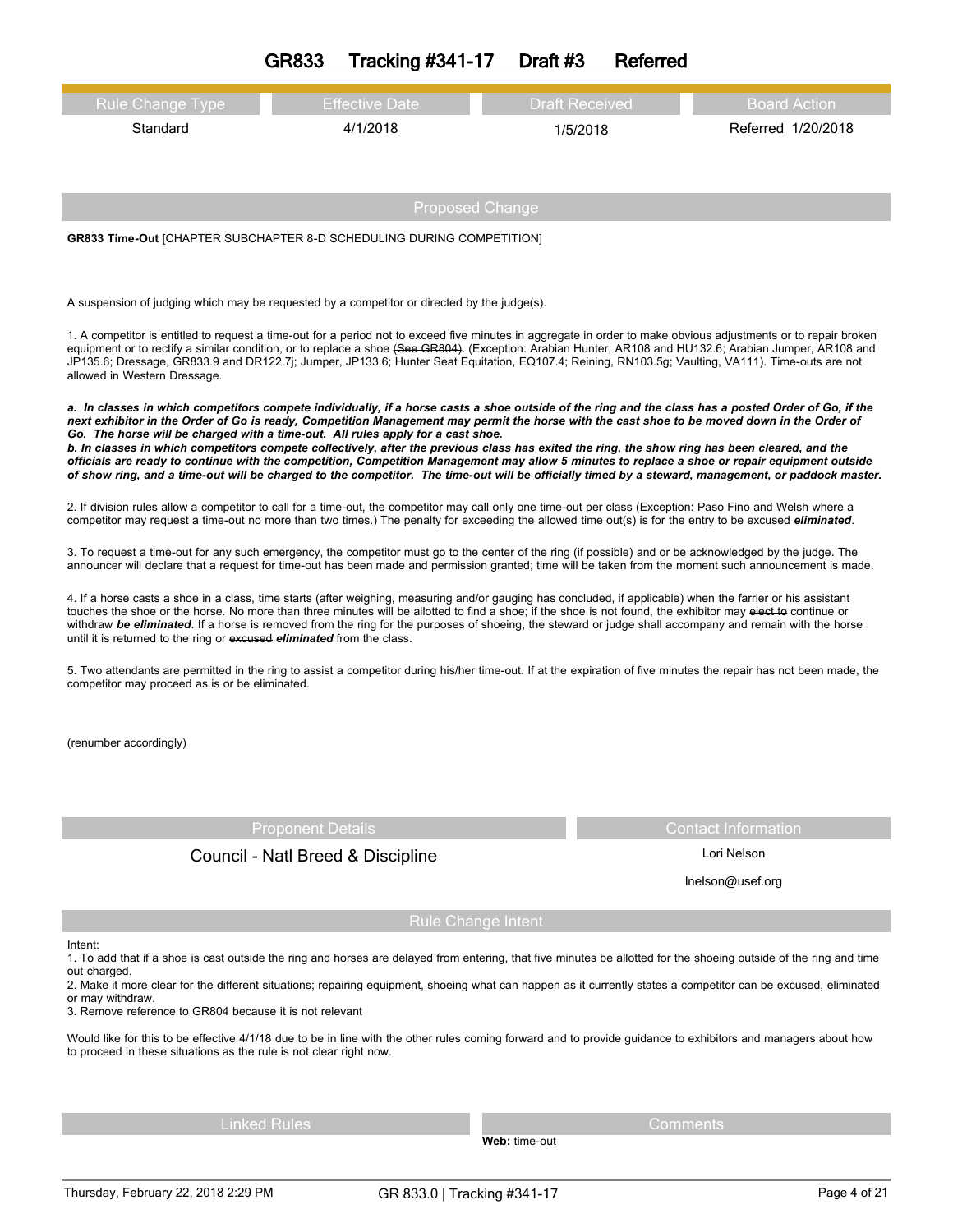|                                                                                                                       | <b>Committee Actions</b>                                                                                                                                                                                                                                                                                                                                                                                                         |
|-----------------------------------------------------------------------------------------------------------------------|----------------------------------------------------------------------------------------------------------------------------------------------------------------------------------------------------------------------------------------------------------------------------------------------------------------------------------------------------------------------------------------------------------------------------------|
|                                                                                                                       | Andalusian/Lusitano                                                                                                                                                                                                                                                                                                                                                                                                              |
| Draft 1: Recommends Approval 11/02/2017<br><b>Draft 2: No Action</b><br><b>Draft 3: No Action</b>                     | <b>Draft 1: No Comments</b><br><b>Draft 2: No Comments</b><br><b>Draft 3: No Comments</b>                                                                                                                                                                                                                                                                                                                                        |
|                                                                                                                       | Arabian                                                                                                                                                                                                                                                                                                                                                                                                                          |
| <b>Draft 1: Tabled 11/15/2017</b><br>Draft 2: Recommends Approval 12/19/2017<br><b>Draft 3: No Action</b>             | <b>Draft 1: No Comments</b><br><b>Draft 2: No Comments</b><br><b>Draft 3: No Comments</b>                                                                                                                                                                                                                                                                                                                                        |
|                                                                                                                       | Breeds/Disciplines                                                                                                                                                                                                                                                                                                                                                                                                               |
| <b>Draft 1: No Action</b><br>Draft 2: No Action<br><b>Draft 3: No Action</b>                                          | <b>Draft 1: No Comments</b><br><b>Draft 2: No Comments</b><br><b>Draft 3: No Comments</b>                                                                                                                                                                                                                                                                                                                                        |
|                                                                                                                       | <b>Dressage</b>                                                                                                                                                                                                                                                                                                                                                                                                                  |
| <b>Draft 1: No Action</b><br>Draft 2: No Action 12/04/2017<br><b>Draft 3: No Action</b>                               | <b>Draft 1: No Comments</b><br><b>Draft 2: No Comments</b><br><b>Draft 3: No Comments</b>                                                                                                                                                                                                                                                                                                                                        |
|                                                                                                                       | Driving                                                                                                                                                                                                                                                                                                                                                                                                                          |
| <b>Draft 1: No Action</b><br><b>Draft 2: No Action 12/20/2017</b><br><b>Draft 3: No Action</b>                        | <b>Draft 1: No Comments</b><br><b>Draft 2: No Comments</b><br><b>Draft 3: No Comments</b>                                                                                                                                                                                                                                                                                                                                        |
|                                                                                                                       | Endurance                                                                                                                                                                                                                                                                                                                                                                                                                        |
| Draft 1: No Action<br><b>Draft 2: No Action</b><br><b>Draft 3: No Action</b>                                          | <b>Draft 1: No Comments</b><br><b>Draft 2: No Comments</b><br><b>Draft 3: No Comments</b>                                                                                                                                                                                                                                                                                                                                        |
|                                                                                                                       | Eventing                                                                                                                                                                                                                                                                                                                                                                                                                         |
| <b>Draft 1: No Action 11/07/2017</b><br><b>Draft 2: No Action 12/09/2017</b><br><b>Draft 3: No Action</b>             | Draft 1: The Eventing Sport Committee recommend taking no action as the proposed change<br>does not impact Eventing.<br>Draft 2: The sport of Eventing is exempt from the provisions of this rule and therefore have voted<br>to take No Action.<br><b>Draft 3: No Comments</b>                                                                                                                                                  |
|                                                                                                                       | Hackney                                                                                                                                                                                                                                                                                                                                                                                                                          |
| Draft 1: Recommends Disapproval 11/20/2017<br>Draft 2: Recommends Disapproval 12/14/2017<br><b>Draft 3: No Action</b> | Draft 1: Committee would rather have the horse or pony come in the ring and call a time out. Too<br>difficult to monitor concerning when the timing was to start for the 5 minute shoeing rule if done<br>out side the ring before the class was called to the ring.<br>Draft 2: If this rule passes the Hackney Committee would like to be an exception because of the<br>Committee disapproval.<br><b>Draft 3: No Comments</b> |
|                                                                                                                       | Morgan                                                                                                                                                                                                                                                                                                                                                                                                                           |
| Draft 1: Recommends Disapproval 11/21/2017<br>Draft 2: No Action<br><b>Draft 3: No Action</b>                         | Draft 1: Feels this rule change is contradictory to GR109 regarding the commencement of classes<br>and that a timeout should not be issued prior to the start of the class.<br><b>Draft 2: No Comments</b><br><b>Draft 3: No Comments</b>                                                                                                                                                                                        |
|                                                                                                                       | <b>National Show Horse</b>                                                                                                                                                                                                                                                                                                                                                                                                       |
| Draft 1: Recommends Disapproval 11/13/2017<br><b>Draft 2: No Action</b><br><b>Draft 3: No Action</b>                  | Draft 1: The Committee feels this rule change is not exhibitor friendly and should be left up to<br>competition management.<br><b>Draft 2: No Comments</b><br><b>Draft 3: No Comments</b>                                                                                                                                                                                                                                        |
|                                                                                                                       | Paso Fino                                                                                                                                                                                                                                                                                                                                                                                                                        |
| Draft 1: Recommends Approval 10/30/2017<br>Draft 2: No Action<br><b>Draft 3: No Action</b>                            | <b>Draft 1: No Comments</b><br><b>Draft 2: No Comments</b><br><b>Draft 3: No Comments</b>                                                                                                                                                                                                                                                                                                                                        |
|                                                                                                                       | Roadster                                                                                                                                                                                                                                                                                                                                                                                                                         |
| Draft 1: Recommends Disapproval 11/21/2017<br>Draft 2: Recommends Disapproval 12/19/2017<br><b>Draft 3: No Action</b> | Draft 1: Committee would like a clarification of when a class is commenced.<br>Draft 2: The committee felt that the current system worked and that this new rule would allow too<br>many chances for problems to arise.<br><b>Draft 3: No Comments</b>                                                                                                                                                                           |
|                                                                                                                       | Saddle Seat Eq                                                                                                                                                                                                                                                                                                                                                                                                                   |
| Draft 1: Recommends Disapproval 11/20/2017<br><b>Draft 2: No Action</b><br><b>Draft 3: No Action</b>                  | Draft 1: Concern that this rule change is contradictory to GR109 concerning the commencement<br>of class.<br><b>Draft 2: No Comments</b><br><b>Draft 3: No Comments</b>                                                                                                                                                                                                                                                          |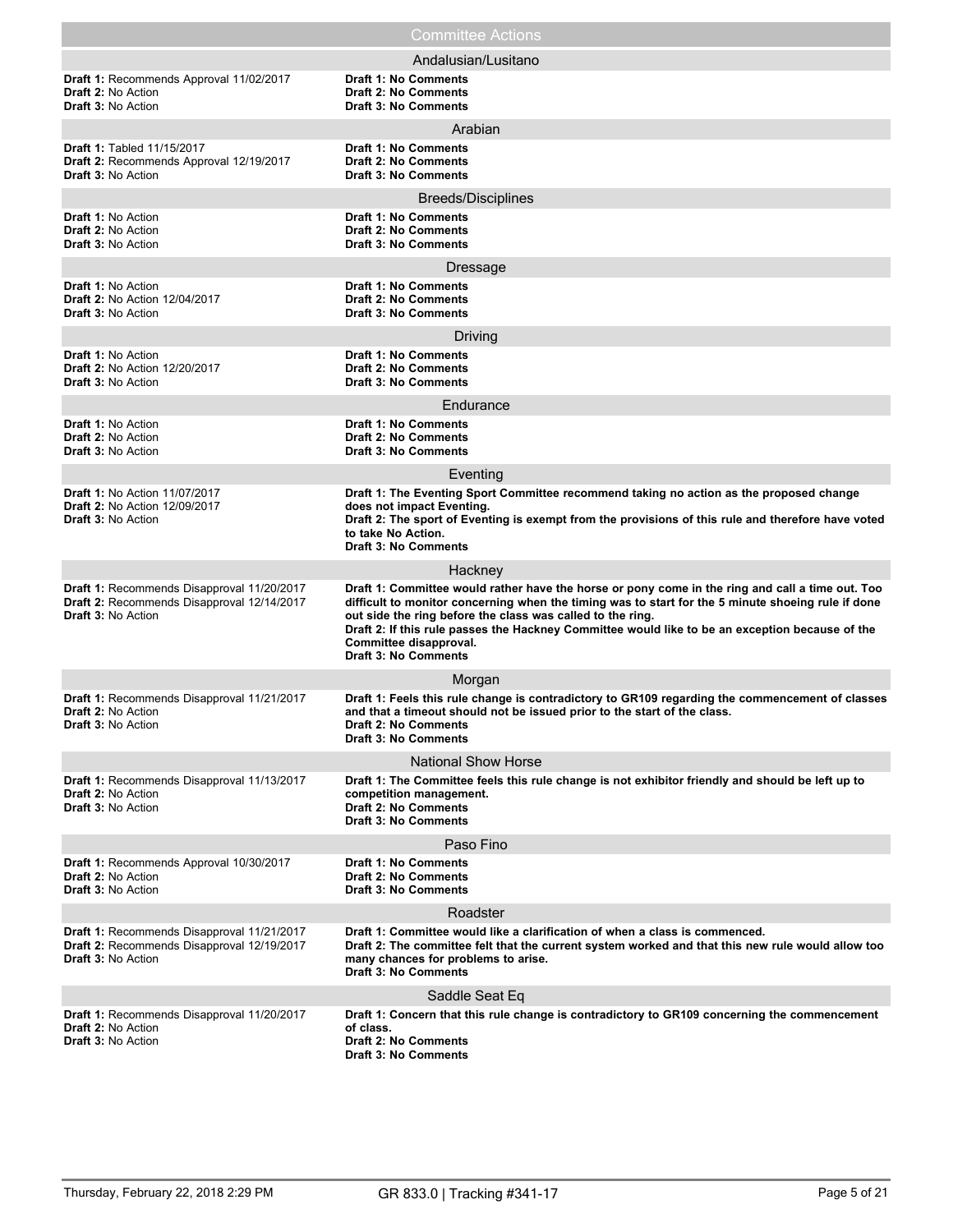|                                                                                                                               | American Saddlebred                                                                                                                                                                                                                                                                                                                                                                                                                                                                                                                  |
|-------------------------------------------------------------------------------------------------------------------------------|--------------------------------------------------------------------------------------------------------------------------------------------------------------------------------------------------------------------------------------------------------------------------------------------------------------------------------------------------------------------------------------------------------------------------------------------------------------------------------------------------------------------------------------|
| <b>Draft 1: Recommends Approval 11/27/2017</b><br><b>Draft 2: Recommends Approval 12/21/2017</b><br><b>Draft 3: No Action</b> | Draft 1: Would like the following amended language. 6. If stated in prize list: For safety, after<br>previous class has exited, cleared the show ring and officials are ready to continue with<br>competition. Management may grant 5 minutes to replace a shoe or repair equipment outside of<br>show ring, and a time-out will be charged to this competitor. This time out will be officially timed<br>by a steward, management or paddock master.<br>Draft 2: No Comments<br><b>Draft 3: No Comments</b>                         |
|                                                                                                                               | Shetland                                                                                                                                                                                                                                                                                                                                                                                                                                                                                                                             |
| Draft 1: Recommends Approval 11/01/2017<br><b>Draft 2: No Action</b><br><b>Draft 3: No Action</b>                             | Draft 1: No Comments<br><b>Draft 2: No Comments</b><br><b>Draft 3: No Comments</b>                                                                                                                                                                                                                                                                                                                                                                                                                                                   |
| <b>Draft 1: No Action</b><br>Draft 2: Recommends Approval 12/04/2017<br><b>Draft 3: No Action</b>                             | <b>Competition Management</b><br><b>Draft 1: No Comments</b><br><b>Draft 2: No Comments</b><br><b>Draft 3: No Comments</b>                                                                                                                                                                                                                                                                                                                                                                                                           |
|                                                                                                                               | Vaulting                                                                                                                                                                                                                                                                                                                                                                                                                                                                                                                             |
| Draft 1: No Action<br><b>Draft 2: No Action</b><br><b>Draft 3: No Action</b>                                                  | Draft 1: No Comments<br><b>Draft 2: No Comments</b><br><b>Draft 3: No Comments</b><br>Connemara                                                                                                                                                                                                                                                                                                                                                                                                                                      |
|                                                                                                                               | <b>Draft 1: No Comments</b>                                                                                                                                                                                                                                                                                                                                                                                                                                                                                                          |
| <b>Draft 1: Recommends Approval 10/25/2017</b><br>Draft 2: No Action<br>Draft 3: No Action                                    | <b>Draft 2: No Comments</b><br><b>Draft 3: No Comments</b>                                                                                                                                                                                                                                                                                                                                                                                                                                                                           |
|                                                                                                                               | <b>Western Committee</b>                                                                                                                                                                                                                                                                                                                                                                                                                                                                                                             |
| <b>Draft 1: No Action 11/21/2017</b><br><b>Draft 2: No Action</b><br><b>Draft 3: No Action</b>                                | <b>Draft 1: No Comments</b><br><b>Draft 2: No Comments</b><br><b>Draft 3: No Comments</b>                                                                                                                                                                                                                                                                                                                                                                                                                                            |
|                                                                                                                               | Reining                                                                                                                                                                                                                                                                                                                                                                                                                                                                                                                              |
| <b>Draft 1: No Action</b><br><b>Draft 2: No Action</b><br><b>Draft 3: No Action</b>                                           | <b>Draft 1: No Comments</b><br><b>Draft 2: No Comments</b><br><b>Draft 3: No Comments</b>                                                                                                                                                                                                                                                                                                                                                                                                                                            |
|                                                                                                                               | Friesian                                                                                                                                                                                                                                                                                                                                                                                                                                                                                                                             |
| Draft 1: Recommends Approval 11/14/2017<br><b>Draft 2: No Action</b><br><b>Draft 3: No Action</b>                             | <b>Draft 1: No Comments</b><br><b>Draft 2: No Comments</b><br><b>Draft 3: No Comments</b>                                                                                                                                                                                                                                                                                                                                                                                                                                            |
|                                                                                                                               | Carriage Pleasure Driving                                                                                                                                                                                                                                                                                                                                                                                                                                                                                                            |
| Draft 1: Recommends Disapproval 11/09/2017<br>Draft 2: Recommends Disapproval 12/18/2017<br><b>Draft 3: No Action</b>         | Draft 1: Concern that this rule change is contradictory to GR109 concerning the commencement<br>of class. Does not feel a time out should be charged prior to entering the ring - not exhibitor<br>friendly. Feels GR809.3 should be referenced in number 4.<br>Draft 2: Committee is concerned about who would call the time out and who would be<br>responsible for timing. Committee felt it might be safer to have the horses enter the ring before<br>replacing the shoe or repairing equipment.<br><b>Draft 3: No Comments</b> |
|                                                                                                                               | <b>English Pleasure</b>                                                                                                                                                                                                                                                                                                                                                                                                                                                                                                              |
| <b>Draft 1: No Action</b><br><b>Draft 2: No Action</b><br><b>Draft 3: No Action</b>                                           | <b>Draft 1: No Comments</b><br><b>Draft 2: No Comments</b><br><b>Draft 3: No Comments</b>                                                                                                                                                                                                                                                                                                                                                                                                                                            |
|                                                                                                                               | Welsh                                                                                                                                                                                                                                                                                                                                                                                                                                                                                                                                |
| <b>Draft 1: No Action 10/25/2017</b><br>Draft 2: No Action<br>Draft 3: No Action                                              | Draft 1: This rule does not really impact the Welsh<br>Draft 2: No Comments<br><b>Draft 3: No Comments</b>                                                                                                                                                                                                                                                                                                                                                                                                                           |
|                                                                                                                               | <b>Western Dressage</b>                                                                                                                                                                                                                                                                                                                                                                                                                                                                                                              |
| <b>Draft 1: No Action 11/07/2017</b><br><b>Draft 2: No Action</b><br><b>Draft 3: No Action</b>                                | Draft 1: Time-outs are not allowed in Western Dressage.<br><b>Draft 2: No Comments</b><br><b>Draft 3: No Comments</b>                                                                                                                                                                                                                                                                                                                                                                                                                |
|                                                                                                                               | Council - Admin & Finance                                                                                                                                                                                                                                                                                                                                                                                                                                                                                                            |
| <b>Draft 1: No Action</b><br>Draft 2: Recommends Approval 01/08/2018<br><b>Draft 3: No Action</b>                             | <b>Draft 1: No Comments</b><br><b>Draft 2: No Comments</b><br><b>Draft 3: No Comments</b>                                                                                                                                                                                                                                                                                                                                                                                                                                            |
|                                                                                                                               | Council - Natl Breed & Discipline                                                                                                                                                                                                                                                                                                                                                                                                                                                                                                    |
| Draft 2: Recommends Approval 01/04/2018<br>Draft 3: Recommends Approval 01/04/2018                                            | Draft 2: This rule is approved pending the amendment discussed in meeting<br><b>Draft 3: No Comments</b>                                                                                                                                                                                                                                                                                                                                                                                                                             |
|                                                                                                                               | Council - Intl Discipline                                                                                                                                                                                                                                                                                                                                                                                                                                                                                                            |
| <b>Draft 1: No Action</b><br>Draft 2: Recommends Approval 12/21/2017<br>Draft 3: Recommends Approval 01/10/2018               | <b>Draft 1: No Comments</b><br><b>Draft 2: No Comments</b><br><b>Draft 3: No Comments</b>                                                                                                                                                                                                                                                                                                                                                                                                                                            |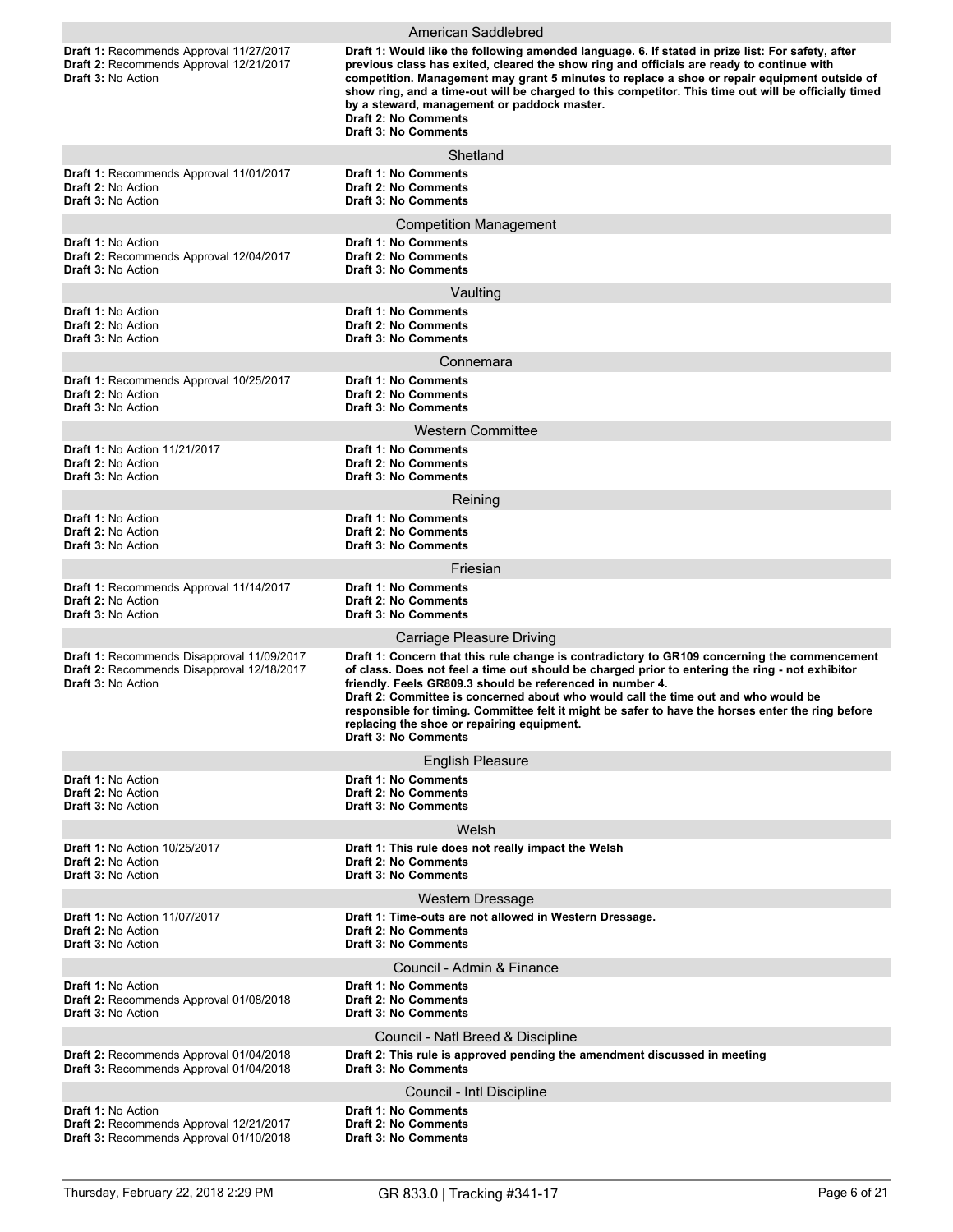|                                                                                                                                                                                                                                                                           | GR839.6                                          | <b>Tracking #268-17</b>                                                                                                                                                              | Draft #2              | Referred                                         |                                                                                                                                                                                                                                                                                                          |
|---------------------------------------------------------------------------------------------------------------------------------------------------------------------------------------------------------------------------------------------------------------------------|--------------------------------------------------|--------------------------------------------------------------------------------------------------------------------------------------------------------------------------------------|-----------------------|--------------------------------------------------|----------------------------------------------------------------------------------------------------------------------------------------------------------------------------------------------------------------------------------------------------------------------------------------------------------|
| <b>Rule Change Type</b>                                                                                                                                                                                                                                                   |                                                  | <b>Effective Date</b>                                                                                                                                                                | <b>Draft Received</b> |                                                  | <b>Board Action</b>                                                                                                                                                                                                                                                                                      |
| Standard                                                                                                                                                                                                                                                                  |                                                  | 12/1/2018                                                                                                                                                                            |                       | 1/12/2018                                        | Referred 1/20/2018                                                                                                                                                                                                                                                                                       |
|                                                                                                                                                                                                                                                                           |                                                  |                                                                                                                                                                                      |                       |                                                  |                                                                                                                                                                                                                                                                                                          |
|                                                                                                                                                                                                                                                                           |                                                  | <b>Proposed Change</b>                                                                                                                                                               |                       |                                                  |                                                                                                                                                                                                                                                                                                          |
| GR839 Cruelty to and Abuse of a Horse [CHAPTER 8-F Welfare of the Horse]                                                                                                                                                                                                  |                                                  |                                                                                                                                                                                      |                       |                                                  |                                                                                                                                                                                                                                                                                                          |
| GR839 Cruelty to and Abuse of a Horse                                                                                                                                                                                                                                     |                                                  |                                                                                                                                                                                      |                       |                                                  |                                                                                                                                                                                                                                                                                                          |
| 6. It is a violation of this rule to witness cruelty to or abuse of a horse at a Licensed Competition but fail to report such misconduct. Reports must<br>be made to the competition licensed officials or directly to the Federation.                                    |                                                  |                                                                                                                                                                                      |                       |                                                  |                                                                                                                                                                                                                                                                                                          |
|                                                                                                                                                                                                                                                                           |                                                  |                                                                                                                                                                                      |                       |                                                  |                                                                                                                                                                                                                                                                                                          |
|                                                                                                                                                                                                                                                                           | <b>Proponent Details</b><br><b>USEF Officers</b> |                                                                                                                                                                                      |                       |                                                  | <b>Contact Information</b><br>Sonja Keating                                                                                                                                                                                                                                                              |
|                                                                                                                                                                                                                                                                           |                                                  |                                                                                                                                                                                      |                       |                                                  | skeating@usef.org                                                                                                                                                                                                                                                                                        |
|                                                                                                                                                                                                                                                                           |                                                  |                                                                                                                                                                                      |                       |                                                  |                                                                                                                                                                                                                                                                                                          |
| <b>Rule Change Intent</b><br>The protection and welfare of the horse is of the utmost importance to the Federation. Consistent and regular reporting of cruelty and abuse at Federation<br>Licensed Competitions is vital to the continued protection of equine athletes. |                                                  |                                                                                                                                                                                      |                       |                                                  |                                                                                                                                                                                                                                                                                                          |
|                                                                                                                                                                                                                                                                           |                                                  |                                                                                                                                                                                      |                       |                                                  |                                                                                                                                                                                                                                                                                                          |
|                                                                                                                                                                                                                                                                           | <b>Linked Rules</b>                              |                                                                                                                                                                                      |                       | Comments<br>Web: cruelty to and abuse of a horse |                                                                                                                                                                                                                                                                                                          |
|                                                                                                                                                                                                                                                                           |                                                  | <b>Committee Actions</b>                                                                                                                                                             |                       |                                                  |                                                                                                                                                                                                                                                                                                          |
|                                                                                                                                                                                                                                                                           |                                                  | Andalusian/Lusitano                                                                                                                                                                  |                       |                                                  |                                                                                                                                                                                                                                                                                                          |
| Draft 1: Recommends Disapproval 11/02/2017<br><b>Draft 2: No Action</b>                                                                                                                                                                                                   |                                                  | prove and enforce.<br><b>Draft 2: No Comments</b>                                                                                                                                    |                       |                                                  | Draft 1: The intent of the rule is good; however, the committee feels this would be difficult to                                                                                                                                                                                                         |
|                                                                                                                                                                                                                                                                           |                                                  | Arabian                                                                                                                                                                              |                       |                                                  |                                                                                                                                                                                                                                                                                                          |
| <b>Draft 1: Recommends Disapproval 11/15/2017</b><br><b>Draft 2: No Action</b>                                                                                                                                                                                            |                                                  | Draft 1: The committee feels it would be difficult to prove and enforce and may lead to false<br>complaints.<br><b>Draft 2: No Comments</b>                                          |                       |                                                  |                                                                                                                                                                                                                                                                                                          |
|                                                                                                                                                                                                                                                                           |                                                  | <b>Breeds/Disciplines</b>                                                                                                                                                            |                       |                                                  |                                                                                                                                                                                                                                                                                                          |
| Draft 1: No Action<br>Draft 2: No Action                                                                                                                                                                                                                                  |                                                  | <b>Draft 1: No Comments</b><br><b>Draft 2: No Comments</b>                                                                                                                           |                       |                                                  |                                                                                                                                                                                                                                                                                                          |
|                                                                                                                                                                                                                                                                           |                                                  | Dressage                                                                                                                                                                             |                       |                                                  |                                                                                                                                                                                                                                                                                                          |
| Draft 1: Recommends Approval 12/04/2017<br><b>Draft 2: No Action</b>                                                                                                                                                                                                      |                                                  | <b>Draft 1: No Comments</b><br><b>Draft 2: No Comments</b>                                                                                                                           |                       |                                                  |                                                                                                                                                                                                                                                                                                          |
| Draft 1: Recommends Disapproval 12/20/2017                                                                                                                                                                                                                                |                                                  | Driving                                                                                                                                                                              |                       |                                                  | Draft 1: While a good thought in theory, the DSC does NOT agree with adding a penalty for those                                                                                                                                                                                                          |
| <b>Draft 2: No Action</b>                                                                                                                                                                                                                                                 |                                                  | many layers which are not addressed within this rule. DSC suggests wording such as "it is<br>expected" that members will report, without the penalty.<br><b>Draft 2: No Comments</b> |                       |                                                  | 'willfully tolerating cruelty' and not reporting. While reporting should definitely be encouraged,<br>adding a penalty becomes complicated: who is responsible for penalizing, what criteria defines<br>'willfully tolerating cruelty' (observing cruelty? Participating? Obeying their boss?) There are |
|                                                                                                                                                                                                                                                                           |                                                  | Endurance                                                                                                                                                                            |                       |                                                  |                                                                                                                                                                                                                                                                                                          |
| <b>Draft 1: No Action</b><br><b>Draft 2: No Action</b>                                                                                                                                                                                                                    |                                                  | <b>Draft 1: No Comments</b><br><b>Draft 2: No Comments</b>                                                                                                                           |                       |                                                  |                                                                                                                                                                                                                                                                                                          |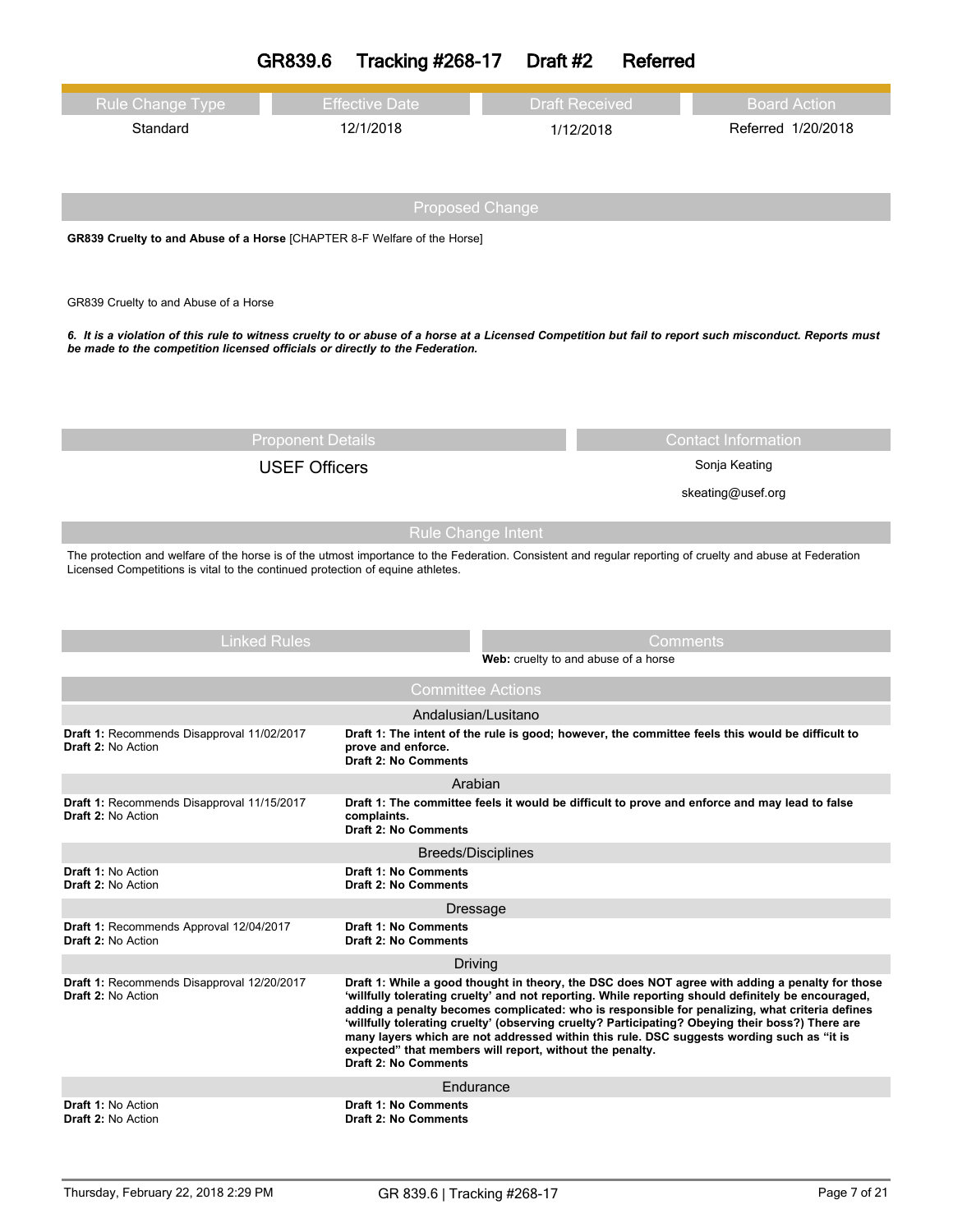|                                                                         | Eventing                                                                                                                                                                                                                                                                                                                                                                                                                                                                                                                                                                                                                                                                                                                                                                                                                                                                  |
|-------------------------------------------------------------------------|---------------------------------------------------------------------------------------------------------------------------------------------------------------------------------------------------------------------------------------------------------------------------------------------------------------------------------------------------------------------------------------------------------------------------------------------------------------------------------------------------------------------------------------------------------------------------------------------------------------------------------------------------------------------------------------------------------------------------------------------------------------------------------------------------------------------------------------------------------------------------|
| Draft 1: Recommends Disapproval 11/07/2017<br><b>Draft 2: No Action</b> | Draft 1: The Eventing Sport Committee agrees in principle with the proposed change but are<br>concerned with the practicality of using punishment at a means of enforcement. The Committee<br>feels the reporting of abuse should be simplified.<br><b>Draft 2: No Comments</b>                                                                                                                                                                                                                                                                                                                                                                                                                                                                                                                                                                                           |
|                                                                         | Hackney                                                                                                                                                                                                                                                                                                                                                                                                                                                                                                                                                                                                                                                                                                                                                                                                                                                                   |
| Draft 1: Recommends Disapproval 11/20/2017<br>Draft 2: No Action        | Draft 1: Agrees with the concept but feels this would be difficult to monitor and enforce<br><b>Draft 2: No Comments</b>                                                                                                                                                                                                                                                                                                                                                                                                                                                                                                                                                                                                                                                                                                                                                  |
|                                                                         | <b>Hearing Committee</b>                                                                                                                                                                                                                                                                                                                                                                                                                                                                                                                                                                                                                                                                                                                                                                                                                                                  |
| <b>Draft 1: Recommends Disapproval 12/22/2017</b><br>Draft 2: No Action | Draft 1: The Committee agreed with the concept but felt the wording makes it hard to enforce.<br>The Committee had concerns that it would be difficult to determine whether someone failing to<br>report an abuse did so with intent. It would also be an easy rule to abuse with false accusations.<br>The Committee found the current language to be too broad and had concerns whether legally we<br>can place an obligation on such a broad group of people. The Committee also had concerns with<br>the practicality of how often it could be found that someone knowingly failed to report an issue.<br>The Committee recommends that the intent of this rule be changed to reflect a violation when a<br>Licensed Official fails to properly report welfare issues, as an additional incentive for<br>stewards/TDs to report abuse.<br><b>Draft 2: No Comments</b> |
|                                                                         | Morgan                                                                                                                                                                                                                                                                                                                                                                                                                                                                                                                                                                                                                                                                                                                                                                                                                                                                    |
| Draft 1: Recommends Disapproval 11/21/2017<br><b>Draft 2: No Action</b> | Draft 1: Agrees with the concept but feels this would be difficult to prove. How does someone<br>know if an individual witnessed abuse or was just in the area where it happened? Would like a<br>definition of "willfully".<br><b>Draft 2: No Comments</b>                                                                                                                                                                                                                                                                                                                                                                                                                                                                                                                                                                                                               |
|                                                                         | National Hunter Committee                                                                                                                                                                                                                                                                                                                                                                                                                                                                                                                                                                                                                                                                                                                                                                                                                                                 |
| Draft 1: Recommends Disapproval 11/06/2017<br>Draft 2: No Action        | Draft 1: The committee feels this rule will be difficult to enforce and has concerns about the<br>interpretation of the word "willfully."<br><b>Draft 2: No Comments</b>                                                                                                                                                                                                                                                                                                                                                                                                                                                                                                                                                                                                                                                                                                  |
|                                                                         | <b>National Show Horse</b>                                                                                                                                                                                                                                                                                                                                                                                                                                                                                                                                                                                                                                                                                                                                                                                                                                                |
| Draft 1: Recommends Disapproval 11/13/2017<br>Draft 2: No Action        | Draft 1: We like the concept of the rule, but it would difficult to enforce.<br><b>Draft 2: No Comments</b>                                                                                                                                                                                                                                                                                                                                                                                                                                                                                                                                                                                                                                                                                                                                                               |
|                                                                         | Paso Fino                                                                                                                                                                                                                                                                                                                                                                                                                                                                                                                                                                                                                                                                                                                                                                                                                                                                 |
| <b>Draft 1: Recommends Approval 10/30/2017</b><br>Draft 2: No Action    | <b>Draft 1: No Comments</b><br><b>Draft 2: No Comments</b>                                                                                                                                                                                                                                                                                                                                                                                                                                                                                                                                                                                                                                                                                                                                                                                                                |
|                                                                         | Roadster                                                                                                                                                                                                                                                                                                                                                                                                                                                                                                                                                                                                                                                                                                                                                                                                                                                                  |
| Draft 1: Recommends Disapproval 11/21/2017<br>Draft 2: No Action        | Draft 1: Too difficult to monitor and enforce.<br><b>Draft 2: No Comments</b>                                                                                                                                                                                                                                                                                                                                                                                                                                                                                                                                                                                                                                                                                                                                                                                             |
|                                                                         | Saddle Seat Eq                                                                                                                                                                                                                                                                                                                                                                                                                                                                                                                                                                                                                                                                                                                                                                                                                                                            |
| Draft 1: Recommends Disapproval 11/20/2017<br>Draft 2: No Action        | Draft 1: Approve of the concept of this rule but would like a definition of "Willfully". This rule<br>would be difficult to enforce.<br><b>Draft 2: No Comments</b>                                                                                                                                                                                                                                                                                                                                                                                                                                                                                                                                                                                                                                                                                                       |
|                                                                         | American Saddlebred                                                                                                                                                                                                                                                                                                                                                                                                                                                                                                                                                                                                                                                                                                                                                                                                                                                       |
| Draft 1: Recommends Disapproval 11/27/2017<br>Draft 2: No Action        | Draft 1: Too subjective to agree on what constitutes abuse and difficult to enforce. Committee felt<br>this was an overreach by USE.<br><b>Draft 2: No Comments</b>                                                                                                                                                                                                                                                                                                                                                                                                                                                                                                                                                                                                                                                                                                       |
|                                                                         | Shetland                                                                                                                                                                                                                                                                                                                                                                                                                                                                                                                                                                                                                                                                                                                                                                                                                                                                  |
| Draft 1: Recommends Approval 11/01/2017<br>Draft 2: No Action           | <b>Draft 1: No Comments</b><br><b>Draft 2: No Comments</b>                                                                                                                                                                                                                                                                                                                                                                                                                                                                                                                                                                                                                                                                                                                                                                                                                |
|                                                                         | <b>Competition Management</b>                                                                                                                                                                                                                                                                                                                                                                                                                                                                                                                                                                                                                                                                                                                                                                                                                                             |
| Draft 1: Recommends Disapproval 12/04/2017<br>Draft 2: No Action        | Draft 1: The committee agrees with the concept but does not believe it is enforceable<br><b>Draft 2: No Comments</b>                                                                                                                                                                                                                                                                                                                                                                                                                                                                                                                                                                                                                                                                                                                                                      |
|                                                                         | Vaulting                                                                                                                                                                                                                                                                                                                                                                                                                                                                                                                                                                                                                                                                                                                                                                                                                                                                  |
| Draft 1: No Action<br><b>Draft 2: No Action</b>                         | <b>Draft 1: No Comments</b><br><b>Draft 2: No Comments</b>                                                                                                                                                                                                                                                                                                                                                                                                                                                                                                                                                                                                                                                                                                                                                                                                                |
|                                                                         | Veterinary                                                                                                                                                                                                                                                                                                                                                                                                                                                                                                                                                                                                                                                                                                                                                                                                                                                                |
| Draft 1: Recommends Approval 12/18/2017<br><b>Draft 2: No Action</b>    | <b>Draft 1: No Comments</b><br><b>Draft 2: No Comments</b>                                                                                                                                                                                                                                                                                                                                                                                                                                                                                                                                                                                                                                                                                                                                                                                                                |
|                                                                         | Connemara                                                                                                                                                                                                                                                                                                                                                                                                                                                                                                                                                                                                                                                                                                                                                                                                                                                                 |
| Draft 1: Recommends Disapproval 10/25/2017<br><b>Draft 2: No Action</b> | Draft 1: We like the concept of the rule and the intent to protect the horse, but would like to see it<br>not be at the cost of punishment for those not reporting. It seems to difficult to prove willfully<br>tolerating, and each individual has differing ideas on what cruelty encompasses. With this rule is<br>someone obligated to report someone they feel is willfully not reporting abuse by another<br>individual?<br><b>Draft 2: No Comments</b>                                                                                                                                                                                                                                                                                                                                                                                                             |
|                                                                         | <b>Western Committee</b>                                                                                                                                                                                                                                                                                                                                                                                                                                                                                                                                                                                                                                                                                                                                                                                                                                                  |
| Draft 1: Recommends Disapproval 11/21/2017<br><b>Draft 2: No Action</b> | Draft 1: Difficult to monitor and enforce.<br><b>Draft 2: No Comments</b>                                                                                                                                                                                                                                                                                                                                                                                                                                                                                                                                                                                                                                                                                                                                                                                                 |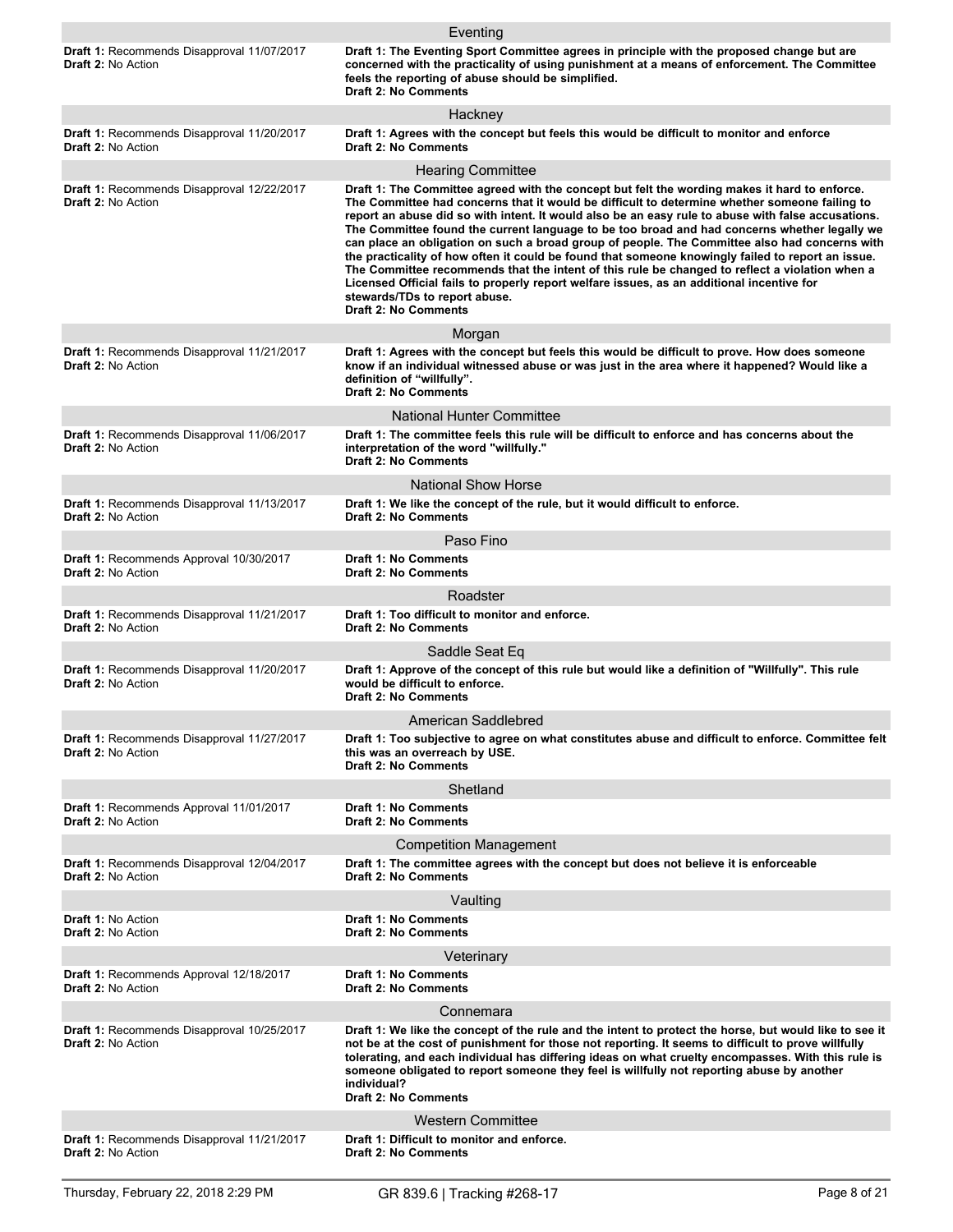|                                                                                | Safety                                                                                                                                                                                                                                                                                      |
|--------------------------------------------------------------------------------|---------------------------------------------------------------------------------------------------------------------------------------------------------------------------------------------------------------------------------------------------------------------------------------------|
| <b>Draft 1: Recommends Approval 11/21/2017</b><br><b>Draft 2: No Action</b>    | Draft 1: The committee approves this rule but notes that the enforceability of this rule is<br>problematic. How will the Federation know that an individual knew of cruelty or abuse and failed<br>to report?<br><b>Draft 2: No Comments</b>                                                |
|                                                                                | Reining                                                                                                                                                                                                                                                                                     |
| <b>Draft 1: No Action</b><br><b>Draft 2: No Action</b>                         | <b>Draft 1: No Comments</b><br><b>Draft 2: No Comments</b>                                                                                                                                                                                                                                  |
|                                                                                | Friesian                                                                                                                                                                                                                                                                                    |
| Draft 1: Recommends Disapproval 11/14/2017<br>Draft 2: No Action               | Draft 1: We like the concept but feel this is unenforceable and could affect judges. How would<br>this effect judges officiating if someone complains of a horse being "over shown" and the judge<br>did not report it?<br><b>Draft 2: No Comments</b>                                      |
|                                                                                | Jumper                                                                                                                                                                                                                                                                                      |
| <b>Draft 1: Recommends Disapproval 11/28/2017</b><br><b>Draft 2: No Action</b> | Draft 1: JSC agrees with the intent but who is at fault for not reporting? Reporting should be<br>done by the Licensed Officials officiating at that competition.<br><b>Draft 2: No Comments</b>                                                                                            |
|                                                                                | <b>USHJA</b>                                                                                                                                                                                                                                                                                |
| Draft 1: Recommends Approval 12/14/2017<br><b>Draft 2: No Action</b>           | <b>Draft 1: No Comments</b><br><b>Draft 2: No Comments</b>                                                                                                                                                                                                                                  |
|                                                                                | <b>Carriage Pleasure Driving</b>                                                                                                                                                                                                                                                            |
| Draft 1: Recommends Disapproval 11/09/2017<br><b>Draft 2: No Action</b>        | Draft 1: The committee likes the concept of protecting the horse, but feels this rule change is<br>unenforceable.<br><b>Draft 2: No Comments</b>                                                                                                                                            |
|                                                                                | Steward-Technical Delegate Committee                                                                                                                                                                                                                                                        |
| Draft 1: Recommends Disapproval 11/29/2017<br>Draft 2: No Action               | Draft 1: The Committee feels that although this proposal has good intentions, the term "willfully"<br>could be interpreted in a variety of ways which could cause disagreement. Additionally, they feel<br>that the rule is unenforceable.<br><b>Draft 2: No Comments</b>                   |
|                                                                                | <b>English Pleasure</b>                                                                                                                                                                                                                                                                     |
| <b>Draft 1: No Action</b><br><b>Draft 2: No Action</b>                         | <b>Draft 1: No Comments</b><br><b>Draft 2: No Comments</b>                                                                                                                                                                                                                                  |
|                                                                                | Welsh                                                                                                                                                                                                                                                                                       |
| Draft 1: Recommends Disapproval 10/25/2017<br><b>Draft 2: No Action</b>        | Draft 1: This rule is great in concept, and we approve of the intent. This rule as written does not<br>seem enforceable. How will one determine "willfully", and how can an accuser provide enough<br>proof the alleged abuse if the steward did not see it?<br><b>Draft 2: No Comments</b> |
|                                                                                | Western Dressage                                                                                                                                                                                                                                                                            |
| Draft 1: Recommends Disapproval 11/07/2017<br><b>Draft 2: No Action</b>        | Draft 1: We feel the intent is good, but it would be difficult to enforce. How will someone prove<br>that another individual knew of cruelty or abuse and failed to report?<br><b>Draft 2: No Comments</b>                                                                                  |
|                                                                                | Council - Admin & Finance                                                                                                                                                                                                                                                                   |
| Draft 1: Recommends Disapproval 01/08/2018<br>Draft 2: No Action               | Draft 1: Council feels that the language "willfully tolerating" is too vague, making enforcement<br>difficult. Would support limiting scope to those who "witness or have credible knowledge of<br>(cruelty)".<br><b>Draft 2: No Comments</b>                                               |
|                                                                                | Council - Natl Breed & Discipline                                                                                                                                                                                                                                                           |
| Draft 1: Recommends Disapproval 01/04/2018<br><b>Draft 2: No Action</b>        | Draft 1: The Council felt this would be unenforceable and the language is too subjective.<br><b>Draft 2: No Comments</b>                                                                                                                                                                    |
|                                                                                | Council - Intl Discipline                                                                                                                                                                                                                                                                   |
| Draft 1: Recommends Disapproval 12/21/2017<br><b>Draft 2: No Action</b>        | Draft 1: Too subjective.<br><b>Draft 2: No Comments</b>                                                                                                                                                                                                                                     |
|                                                                                | Governance                                                                                                                                                                                                                                                                                  |
| Draft 1: No Action<br><b>Draft 2: No Action</b>                                | <b>Draft 1: No Comments</b><br><b>Draft 2: No Comments</b>                                                                                                                                                                                                                                  |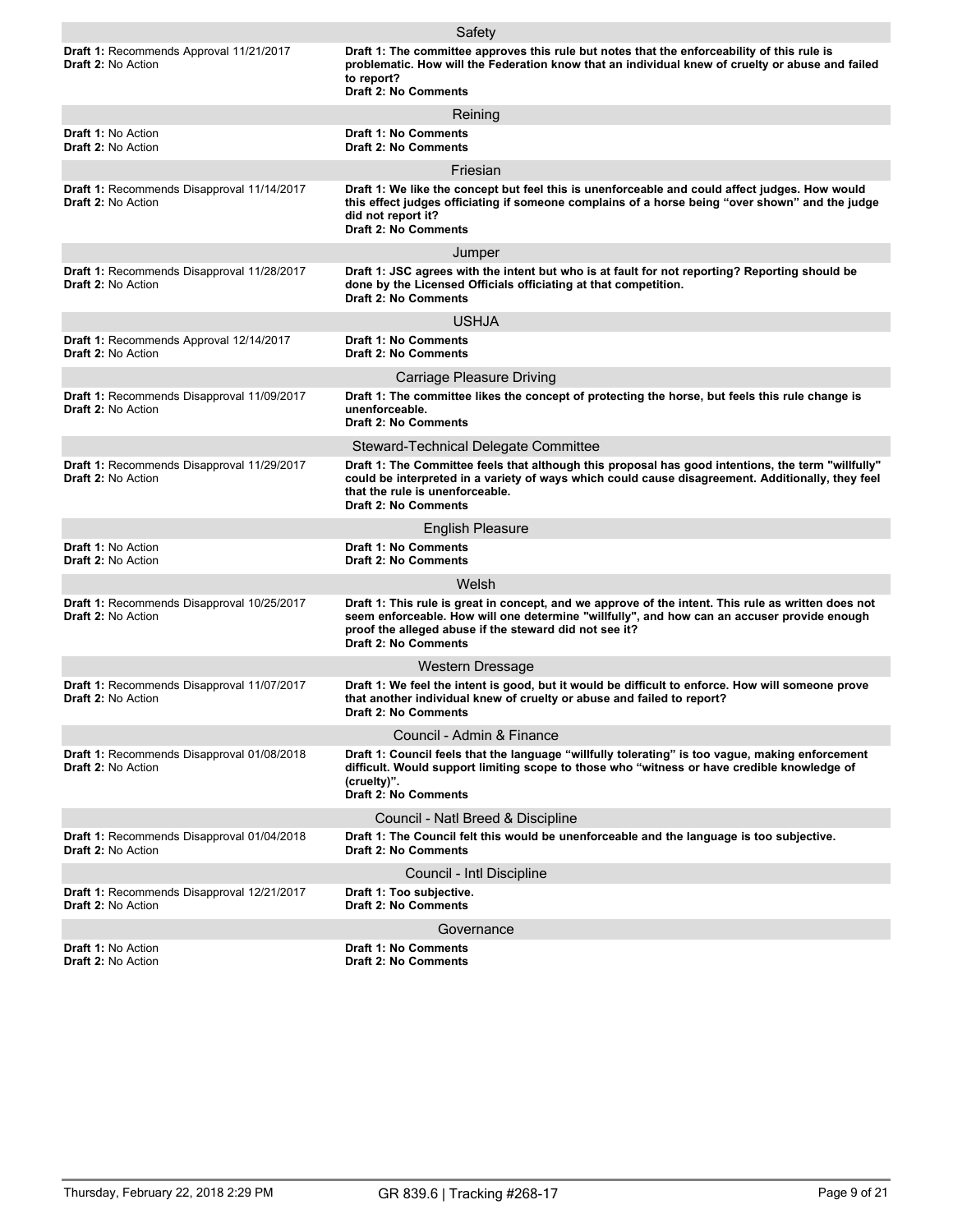| GR1113.2 | <b>Tracking #349-17</b> | Draft #3 | Referred |
|----------|-------------------------|----------|----------|
|----------|-------------------------|----------|----------|

| <b>Rule Change Type</b> | <b>Effective Date</b> | <b>Draft Received</b> | Board Action       |
|-------------------------|-----------------------|-----------------------|--------------------|
| Standard                | 12/1/2018             | 12/12/2017            | Referred 1/20/2018 |

**GR1113.2.b. Credit** [CHAPTER 11-D HORSE OF THE YEAR AWARDS]

#### GR1113 Credit

1. No credit will be given for classes where judging specifications are not in accordance with the Federation rules. Points will not count towards Horse of the Year Award competitions and classes will not be counted for division or section ratings.

2. No credit will be given in classes if less than three entries have shown and placed. Exceptions:

a. Hunter Breeding, Pony Hunter Breeding.

b. Hunter Classes, a minimum of three entries must have competed per (HU433) completed (per HU134) to receive full points and money won. If a minimum of 3 entries compete (per HU133), but only two entries complete (per HU134), half points will be awarded for Zone and National Horse of the Year Awards. If a minimum of 3 entries compete (per HU133), but only two entries complete (per HU134), money won will count half for *sections where classes may be entered individually. (Exception GR1113.2c)*

c. At a National or Premier rated hunter/jumper competition where it is required that the division be held over two days, if there are less than three exhibitors the second day, Zone and National Horse of the Year points will still apply.

- d. Andalusian/Lusitano
- e. Friesians
- f. Carriage Pleasure Driving (GR1125)
- g. Hackney

h. Jumper Classes, a minimum of three entries must have competed per JP135.13.

- i. Morgans
- j. American Saddlebreds
- k. Shetlands

l. Arabians (Exception: Championship classes based only on scores or high point awards are not awarded points.)

- m. National Show Horse
- n. Roadsters
- o. Ladies Side Saddle Over Fences Class in the Hunter Division, see HU145.
- p. Driving Combined (GR1127).
- q. Western Dressage.
- r. Welsh.

3. Credit will be given for the first six (6) placings only, regardless of the number of ribbons offered. Exception: in the Connemara divisions where the first ten (10) place ribbons will receive points, Morgan and Hunter Breeding divisions where only the first four (4) place ribbons will receive points, and Hunter Divisions, where only the first eight (8) place ribbons will receive points in accordance with GR1131 when entries are 16 or higher. Ribbons must be awarded to 8th place in all hunter classes. Exception: in Bonus Point classes, Classics in the Hunter and Jumper divisions, National Show Horse Finals, Federation Zone Finals and jumper sections, Hunter Breeding Best Young Horse Class, Morgan In-hand Championship Classes. All model classes will receive 1/2 points. (Exception: Andalusian/Lusitano see GR1123; Arabian, see GR1124; Carriage Pleasure Driving see GR1125; Friesian see GR1129; National Show Horse see GR1135 and Western Dressage see GR1144.) BOD 1/16/16 Effective 12/1/16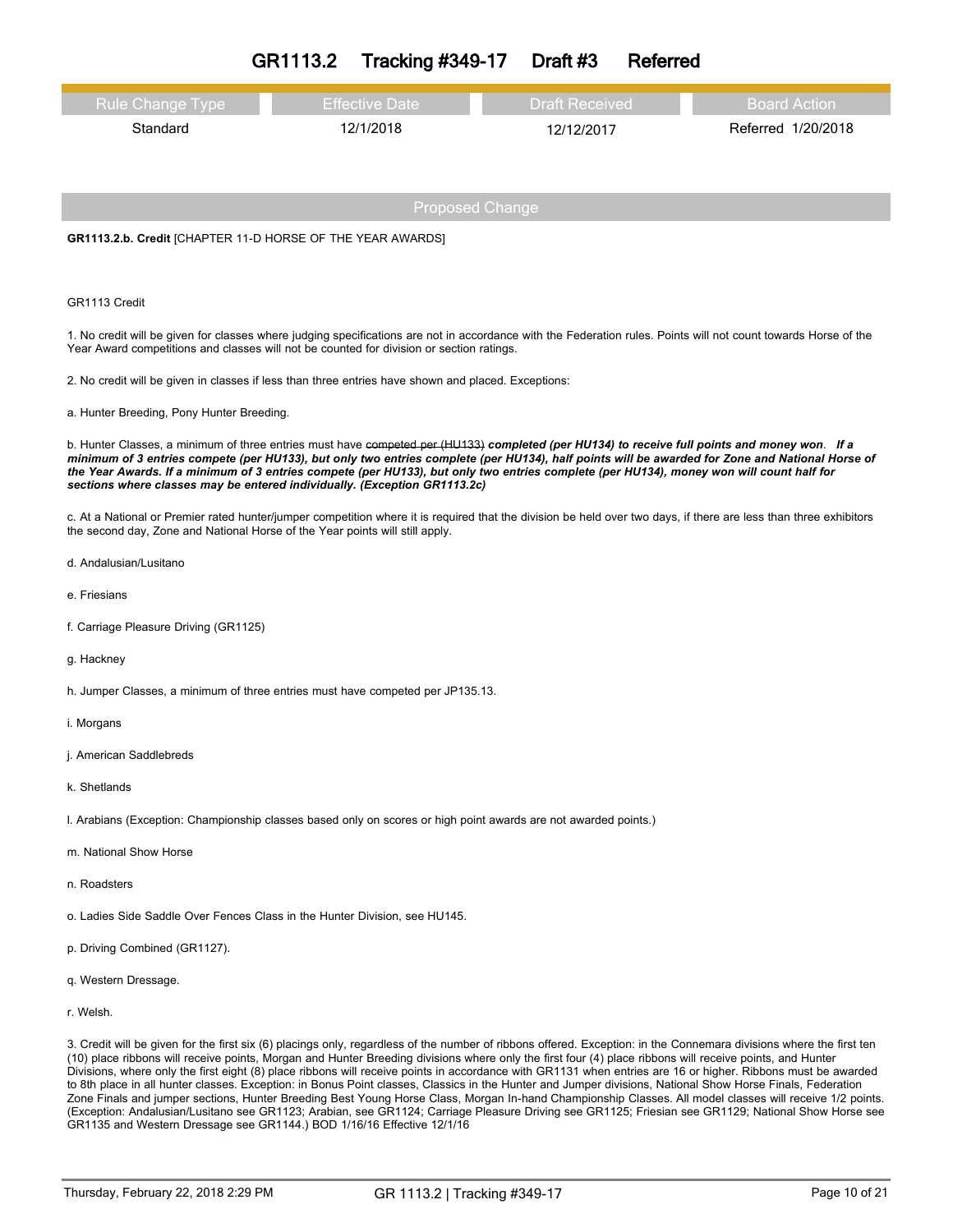Proponent Details Contact Information

USHJA Leslie Mangan

lkmangan@ushja.org

## Rule Change Intent

If the proposed rule change to HU133 is approved regarding the definition of compete, this rule change is proposed to reward competitors with half points if they experience the misfortune of divisions that don't fill due to other exhibitors failing to complete the course.

| <b>Linked Rules</b>                                                                                      |                                                                                           | Comments                          |
|----------------------------------------------------------------------------------------------------------|-------------------------------------------------------------------------------------------|-----------------------------------|
| HU 133 (189-17)                                                                                          |                                                                                           | Web: Half Points - Def of Compete |
|                                                                                                          | <b>Committee Actions</b>                                                                  |                                   |
|                                                                                                          | Hackney                                                                                   |                                   |
| <b>Draft 1: No Action</b><br><b>Draft 2: No Action 11/20/2017</b><br><b>Draft 3: No Action</b>           | <b>Draft 1: No Comments</b><br><b>Draft 2: No Comments</b><br><b>Draft 3: No Comments</b> |                                   |
|                                                                                                          | <b>National Hunter Committee</b>                                                          |                                   |
| <b>Draft 1: No Action</b><br><b>Draft 2: No Action</b><br>Draft 3: Recommends Approval 12/18/2017        | <b>Draft 1: No Comments</b><br><b>Draft 2: No Comments</b><br><b>Draft 3: No Comments</b> |                                   |
|                                                                                                          | Roadster                                                                                  |                                   |
| <b>Draft 1: No Action</b><br>Draft 2: No Action 11/21/2017<br><b>Draft 3: No Action</b>                  | <b>Draft 1: No Comments</b><br><b>Draft 2: No Comments</b><br><b>Draft 3: No Comments</b> |                                   |
|                                                                                                          | Saddle Seat Eq                                                                            |                                   |
| <b>Draft 1: No Action</b><br><b>Draft 2: No Action 11/20/2017</b><br><b>Draft 3: No Action</b>           | <b>Draft 1: No Comments</b><br><b>Draft 2: No Comments</b><br><b>Draft 3: No Comments</b> |                                   |
|                                                                                                          | American Saddlebred                                                                       |                                   |
| <b>Draft 1: No Action</b><br>Draft 2: No Action 11/27/2017<br><b>Draft 3: No Action 12/21/2017</b>       | <b>Draft 1: No Comments</b><br><b>Draft 2: No Comments</b><br><b>Draft 3: No Comments</b> |                                   |
| <b>Western Committee</b>                                                                                 |                                                                                           |                                   |
| <b>Draft 1: No Action</b><br><b>Draft 2: No Action 11/21/2017</b><br><b>Draft 3: No Action</b>           | <b>Draft 1: No Comments</b><br><b>Draft 2: No Comments</b><br><b>Draft 3: No Comments</b> |                                   |
|                                                                                                          | <b>USHJA</b>                                                                              |                                   |
| <b>Draft 1: No Action</b><br><b>Draft 2: No Action</b><br>Draft 3: Recommends Approval 12/14/2017        | <b>Draft 1: No Comments</b><br><b>Draft 2: No Comments</b><br><b>Draft 3: No Comments</b> |                                   |
|                                                                                                          | Council - Natl Breed & Discipline                                                         |                                   |
| <b>Draft 1: No Action</b><br><b>Draft 2: No Action</b><br><b>Draft 3: Recommends Approval 01/04/2018</b> | <b>Draft 1: No Comments</b><br><b>Draft 2: No Comments</b><br><b>Draft 3: No Comments</b> |                                   |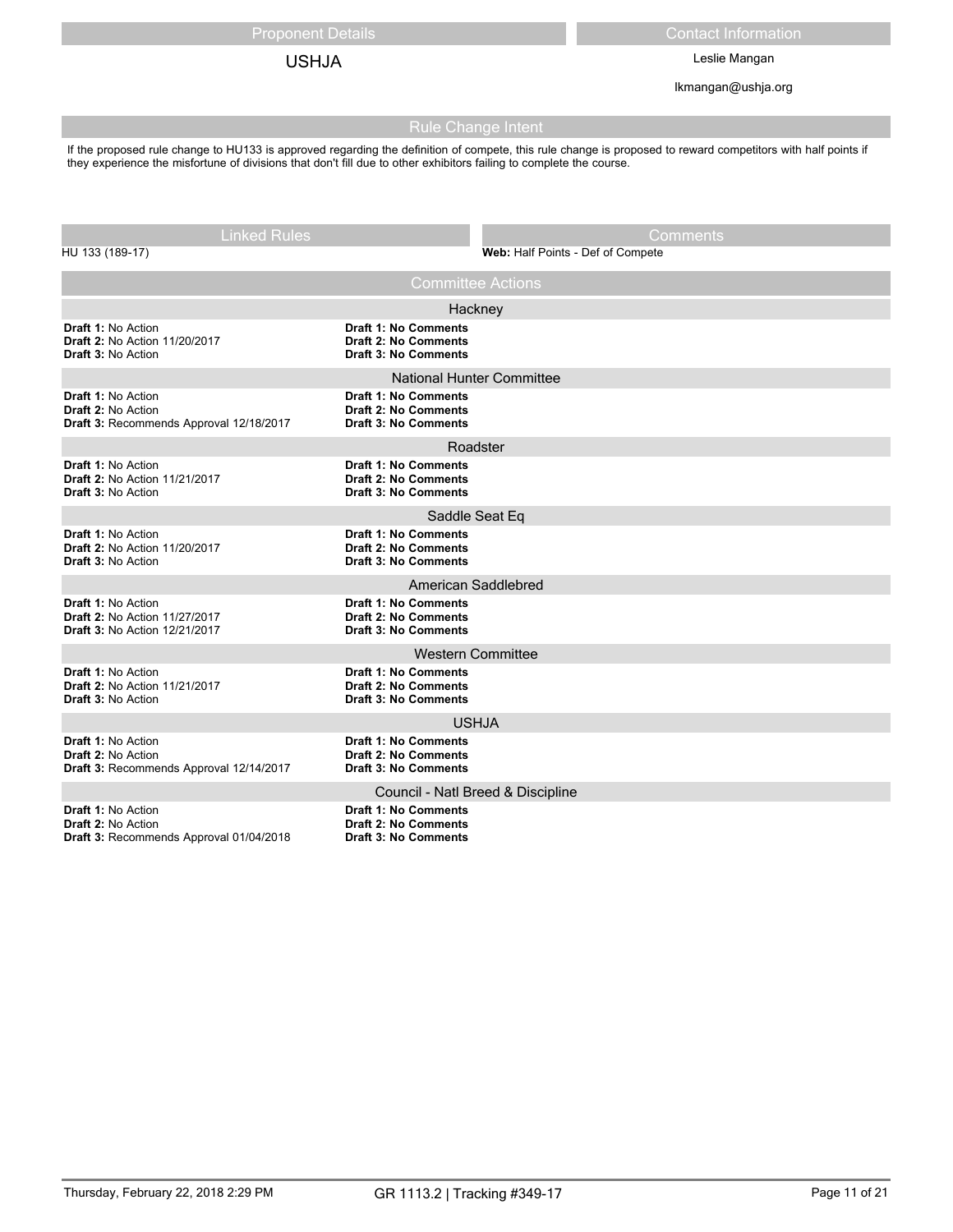|                                                                                                                                                                                                                                                                                                                                                                                                                                                                                                                                                                                                                                                      | GR1302.2<br><b>Tracking #266-17</b>                                                                                                                | Draft #5                  | Referred                                        |                                                                                                                                                                                                                                                                                                      |
|------------------------------------------------------------------------------------------------------------------------------------------------------------------------------------------------------------------------------------------------------------------------------------------------------------------------------------------------------------------------------------------------------------------------------------------------------------------------------------------------------------------------------------------------------------------------------------------------------------------------------------------------------|----------------------------------------------------------------------------------------------------------------------------------------------------|---------------------------|-------------------------------------------------|------------------------------------------------------------------------------------------------------------------------------------------------------------------------------------------------------------------------------------------------------------------------------------------------------|
| <b>Rule Change Type</b>                                                                                                                                                                                                                                                                                                                                                                                                                                                                                                                                                                                                                              | <b>Effective Date</b>                                                                                                                              |                           | <b>Draft Received</b>                           | <b>Board Action</b>                                                                                                                                                                                                                                                                                  |
| Standard                                                                                                                                                                                                                                                                                                                                                                                                                                                                                                                                                                                                                                             | 12/1/2018                                                                                                                                          |                           | 1/29/2018                                       | Referred 1/29/2018                                                                                                                                                                                                                                                                                   |
|                                                                                                                                                                                                                                                                                                                                                                                                                                                                                                                                                                                                                                                      |                                                                                                                                                    |                           |                                                 |                                                                                                                                                                                                                                                                                                      |
|                                                                                                                                                                                                                                                                                                                                                                                                                                                                                                                                                                                                                                                      |                                                                                                                                                    | <b>Proposed Change</b>    |                                                 |                                                                                                                                                                                                                                                                                                      |
| <b>GR1302 Duties</b> [CHAPTER 13-A Responsibilities]                                                                                                                                                                                                                                                                                                                                                                                                                                                                                                                                                                                                 |                                                                                                                                                    |                           |                                                 |                                                                                                                                                                                                                                                                                                      |
|                                                                                                                                                                                                                                                                                                                                                                                                                                                                                                                                                                                                                                                      |                                                                                                                                                    |                           |                                                 |                                                                                                                                                                                                                                                                                                      |
| GR1302 Duties                                                                                                                                                                                                                                                                                                                                                                                                                                                                                                                                                                                                                                        |                                                                                                                                                    |                           |                                                 |                                                                                                                                                                                                                                                                                                      |
| 1. Every exhibitor, rider, driver, handler and trainer or his/her agent(s) must sign an entry blank (see GR404 and GR908.2). In the case of a rider, driver or                                                                                                                                                                                                                                                                                                                                                                                                                                                                                       |                                                                                                                                                    |                           |                                                 |                                                                                                                                                                                                                                                                                                      |
| handler under 18, his/her parent or quardian, or if not available, the trainer, must sign an entry blank on the minor's behalf.<br>2. In order to participate in any non-FEI Federation Licensed Competition, any Professional, as defined by the Federation rules, shall (i)                                                                                                                                                                                                                                                                                                                                                                        |                                                                                                                                                    |                           |                                                 |                                                                                                                                                                                                                                                                                                      |
| successfully complete a Federation-approved Safe Sport training, and (ii) complete a Federation-approved concussion training.                                                                                                                                                                                                                                                                                                                                                                                                                                                                                                                        |                                                                                                                                                    |                           |                                                 |                                                                                                                                                                                                                                                                                                      |
| (Renumber accordingly)                                                                                                                                                                                                                                                                                                                                                                                                                                                                                                                                                                                                                               |                                                                                                                                                    |                           |                                                 |                                                                                                                                                                                                                                                                                                      |
|                                                                                                                                                                                                                                                                                                                                                                                                                                                                                                                                                                                                                                                      |                                                                                                                                                    |                           |                                                 |                                                                                                                                                                                                                                                                                                      |
| <b>Proponent Details</b>                                                                                                                                                                                                                                                                                                                                                                                                                                                                                                                                                                                                                             |                                                                                                                                                    |                           | <b>Contact Information</b>                      |                                                                                                                                                                                                                                                                                                      |
| <b>USHJA</b>                                                                                                                                                                                                                                                                                                                                                                                                                                                                                                                                                                                                                                         |                                                                                                                                                    |                           | Leslie Mangan                                   |                                                                                                                                                                                                                                                                                                      |
|                                                                                                                                                                                                                                                                                                                                                                                                                                                                                                                                                                                                                                                      |                                                                                                                                                    |                           | Ikmangan@ushja.org                              |                                                                                                                                                                                                                                                                                                      |
|                                                                                                                                                                                                                                                                                                                                                                                                                                                                                                                                                                                                                                                      |                                                                                                                                                    | <b>Rule Change Intent</b> |                                                 |                                                                                                                                                                                                                                                                                                      |
| In an effort to further educate the Federation's coaches and trainers, this rule is being proposed to require professionals, acting as coaches and trainers, to<br>successfully complete several important Federation components. This rule proposal will require that all professionals complete a criminal background check<br>and Safe Sport training. Additionally, all professionals will be required to complete a Federation-approved concussion training and a test on Equine Drugs and<br>Medications basics. Professionals serving as coach or trainer for their minor children will be exempt from the requirements laid out in the rule. |                                                                                                                                                    |                           |                                                 |                                                                                                                                                                                                                                                                                                      |
| <b>Linked Rules</b>                                                                                                                                                                                                                                                                                                                                                                                                                                                                                                                                                                                                                                  |                                                                                                                                                    |                           |                                                 | Comments                                                                                                                                                                                                                                                                                             |
|                                                                                                                                                                                                                                                                                                                                                                                                                                                                                                                                                                                                                                                      |                                                                                                                                                    |                           | Web: Professionals - Participation Requirements |                                                                                                                                                                                                                                                                                                      |
| <b>Committee Actions</b>                                                                                                                                                                                                                                                                                                                                                                                                                                                                                                                                                                                                                             |                                                                                                                                                    |                           |                                                 |                                                                                                                                                                                                                                                                                                      |
|                                                                                                                                                                                                                                                                                                                                                                                                                                                                                                                                                                                                                                                      |                                                                                                                                                    | Andalusian/Lusitano       |                                                 |                                                                                                                                                                                                                                                                                                      |
| Draft 1: Recommends Disapproval 11/02/2017<br><b>Draft 2: No Action</b><br><b>Draft 3: No Action</b><br><b>Draft 4: No Action</b><br><b>Draft 5: No Action</b>                                                                                                                                                                                                                                                                                                                                                                                                                                                                                       | amateur participation.<br><b>Draft 2: No Comments</b><br><b>Draft 3: No Comments</b><br><b>Draft 4: No Comments</b><br><b>Draft 5: No Comments</b> |                           |                                                 | Draft 1: This rule change will decrease participation at licensed competitions and severely limit                                                                                                                                                                                                    |
|                                                                                                                                                                                                                                                                                                                                                                                                                                                                                                                                                                                                                                                      |                                                                                                                                                    | Arabian                   |                                                 |                                                                                                                                                                                                                                                                                                      |
| Draft 1: Recommends Disapproval 11/15/2017<br>Draft 2: No Action<br><b>Draft 3: No Action</b>                                                                                                                                                                                                                                                                                                                                                                                                                                                                                                                                                        |                                                                                                                                                    |                           |                                                 | Draft 1: The committee feels the idea is good, but would be difficult to enforce and more time is<br>need to determine how it would be enforceable. This rule change would also limit participation<br>from amateurs. The idea of concussion training is good, but what are the legal ramifications? |

**Draft 1:** No Action **Draft 2:** No Action **Draft 3:** No Action **Draft 4:** No Action **Draft 5:** No Action

Athletes Advisory

**Draft 2: No Comments Draft 3: No Comments Draft 4: No Comments Draft 5: No Comments**

**Draft 1: No Comments Draft 2: No Comments Draft 3: No Comments Draft 4: No Comments Draft 5: No Comments**

**These individuals should have a working knowledge of Drugs and medications.**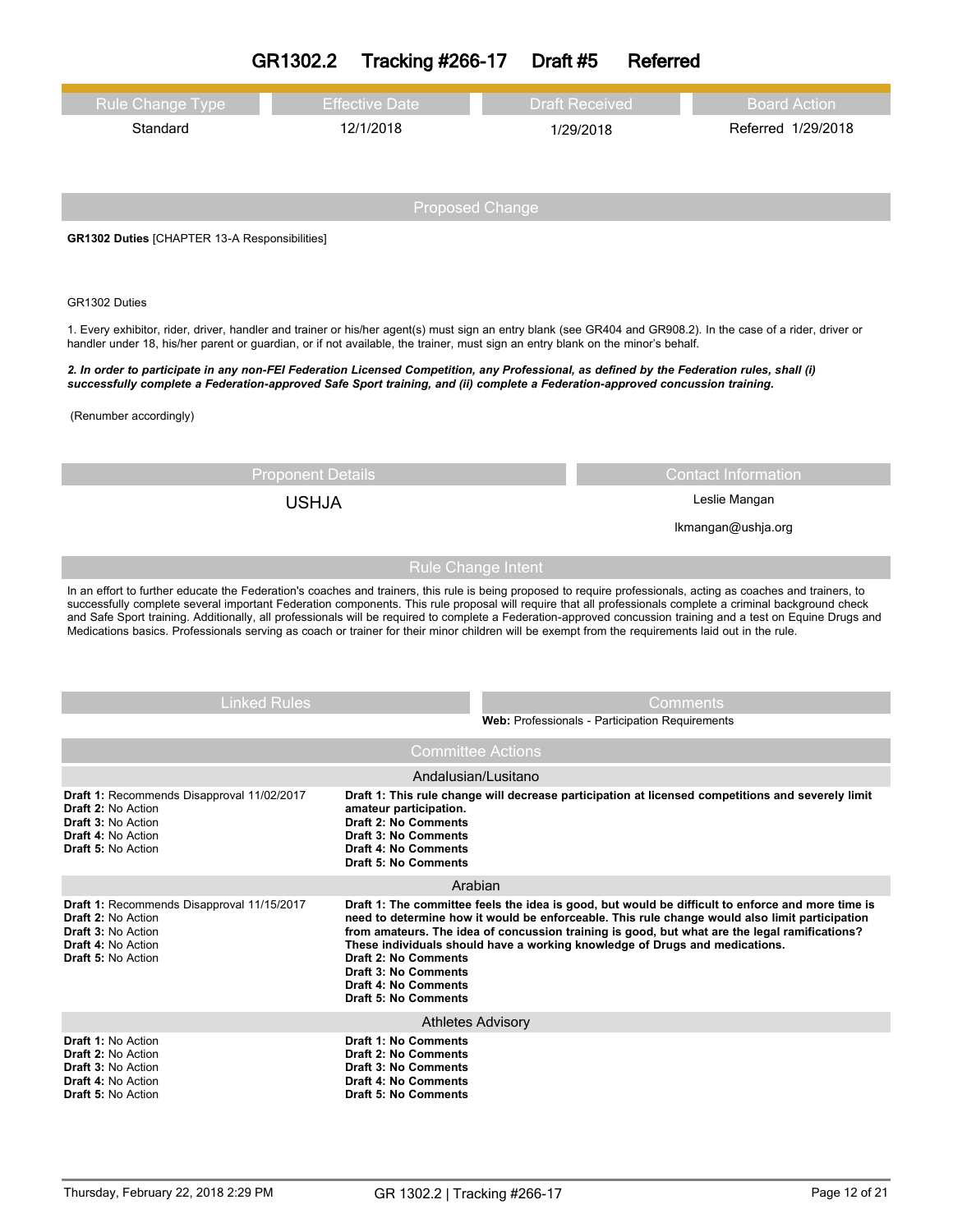| <b>Breeds/Disciplines</b>                                                                                                                                             |                                                                                                                                                                                                                                                                                                                                                                                                                                                                                                                                                                                                                                                                                                                                                                                                                                                |  |
|-----------------------------------------------------------------------------------------------------------------------------------------------------------------------|------------------------------------------------------------------------------------------------------------------------------------------------------------------------------------------------------------------------------------------------------------------------------------------------------------------------------------------------------------------------------------------------------------------------------------------------------------------------------------------------------------------------------------------------------------------------------------------------------------------------------------------------------------------------------------------------------------------------------------------------------------------------------------------------------------------------------------------------|--|
| <b>Draft 1: No Action</b><br>Draft 2: No Action<br><b>Draft 3: No Action</b><br><b>Draft 4: No Action</b><br><b>Draft 5: No Action</b>                                | Draft 1: No Comments<br><b>Draft 2: No Comments</b><br><b>Draft 3: No Comments</b><br><b>Draft 4: No Comments</b><br><b>Draft 5: No Comments</b>                                                                                                                                                                                                                                                                                                                                                                                                                                                                                                                                                                                                                                                                                               |  |
|                                                                                                                                                                       | Dressage                                                                                                                                                                                                                                                                                                                                                                                                                                                                                                                                                                                                                                                                                                                                                                                                                                       |  |
| <b>Draft 1:</b> Recommends Disapproval 12/04/2017<br><b>Draft 2: No Action</b><br><b>Draft 3: No Action</b><br><b>Draft 4: No Action</b><br><b>Draft 5: No Action</b> | Draft 1: We support the philosophy behind this rule change proposal. However, as written, this<br>would be impractical and impossible to comply with at a competition. Additionally, as written,<br>this would apply to foreign competitors who are competing as well.<br><b>Draft 2: No Comments</b><br><b>Draft 3: No Comments</b><br><b>Draft 4: No Comments</b><br><b>Draft 5: No Comments</b>                                                                                                                                                                                                                                                                                                                                                                                                                                             |  |
|                                                                                                                                                                       | Driving                                                                                                                                                                                                                                                                                                                                                                                                                                                                                                                                                                                                                                                                                                                                                                                                                                        |  |
| <b>Draft 1: Recommends Disapproval 12/20/2017</b><br><b>Draft 2: No Action</b><br><b>Draft 3: No Action</b><br><b>Draft 4: No Action</b><br><b>Draft 5: No Action</b> | Draft 1: The DSC strongly disagrees with this rule as a REQUIREMENT, but instead suggests that<br>the Safe Sport Policy be offered as a member BENEFIT. i.e. Trainers may opt to take the training<br>& the background check, and upon doing so would earn a "star" or certification for their<br>membership. Therefore, other members could benefit from knowing their Trainer is certified<br>under the Safe Sport Policy. Making this a requirement would be ENTIRELY too difficult to<br>enforce & would also be a hardship on many trainers who don't operate as a professional<br>business & simply have a few clients. DSC suggests to offer the Safe Sport Policy as a benefit<br>rather than requirement.<br><b>Draft 2: No Comments</b><br><b>Draft 3: No Comments</b><br><b>Draft 4: No Comments</b><br><b>Draft 5: No Comments</b> |  |
|                                                                                                                                                                       | Endurance                                                                                                                                                                                                                                                                                                                                                                                                                                                                                                                                                                                                                                                                                                                                                                                                                                      |  |
| <b>Draft 1: No Action</b><br><b>Draft 2: No Action</b><br><b>Draft 3: No Action</b><br><b>Draft 4: No Action</b><br><b>Draft 5: No Action</b>                         | <b>Draft 1: No Comments</b><br><b>Draft 2: No Comments</b><br><b>Draft 3: No Comments</b><br><b>Draft 4: No Comments</b><br><b>Draft 5: No Comments</b>                                                                                                                                                                                                                                                                                                                                                                                                                                                                                                                                                                                                                                                                                        |  |
|                                                                                                                                                                       | Eventing                                                                                                                                                                                                                                                                                                                                                                                                                                                                                                                                                                                                                                                                                                                                                                                                                                       |  |
| Draft 1: Recommends Disapproval 11/07/2017<br><b>Draft 2: No Action</b><br><b>Draft 3: No Action</b><br><b>Draft 4: No Action</b><br><b>Draft 5: No Action</b>        | Draft 1: The Eventing Sport Committee is concerned with the implementation and administration<br>of this rule as worded. The ESC is also concerned with the inclusion of "Professionals" in the list<br>of those subject to the provisions of this rule is overreaching.<br><b>Draft 2: No Comments</b><br><b>Draft 3: No Comments</b><br><b>Draft 4: No Comments</b><br><b>Draft 5: No Comments</b>                                                                                                                                                                                                                                                                                                                                                                                                                                           |  |
|                                                                                                                                                                       | Hackney                                                                                                                                                                                                                                                                                                                                                                                                                                                                                                                                                                                                                                                                                                                                                                                                                                        |  |
| Draft 1: Recommends Disapproval 11/20/2017<br><b>Draft 2: No Action</b><br><b>Draft 3: No Action</b><br>Draft 4: No Action<br><b>Draft 5: No Action</b>               | Draft 1: Agrees with concept but this rule would be difficult to enforce. Committee believes this<br>would discourage competitors from competing at licensed competitions<br><b>Draft 2: No Comments</b><br>Draft 3: No Comments<br><b>Draft 4: No Comments</b><br><b>Draft 5: No Comments</b>                                                                                                                                                                                                                                                                                                                                                                                                                                                                                                                                                 |  |
| Morgan                                                                                                                                                                |                                                                                                                                                                                                                                                                                                                                                                                                                                                                                                                                                                                                                                                                                                                                                                                                                                                |  |
| <b>Draft 1: Recommends Disapproval 11/21/2017</b><br><b>Draft 2: No Action</b><br><b>Draft 3: No Action</b><br><b>Draft 4: No Action</b><br><b>Draft 5: No Action</b> | Draft 1: Would be difficult for show staff to verify and limit participation from amateurs.<br><b>Draft 2: No Comments</b><br><b>Draft 3: No Comments</b><br><b>Draft 4: No Comments</b><br>Draft 5: No Comments                                                                                                                                                                                                                                                                                                                                                                                                                                                                                                                                                                                                                               |  |
| <b>National Hunter Committee</b>                                                                                                                                      |                                                                                                                                                                                                                                                                                                                                                                                                                                                                                                                                                                                                                                                                                                                                                                                                                                                |  |
| <b>Draft 1: No Action</b><br>Draft 2: Recommends Disapproval 01/03/2018<br><b>Draft 3: No Action</b><br>Draft 4: No Action<br><b>Draft 5: No Action</b>               | Draft 1: No Comments<br>Draft 2: The committee is concerned with the enforcement of this rule as well as the validity of<br>the current Safe Sport training in the horse show industry. We feel the horse show industry is so<br>vastly different from other sports and warrants it's own training module.<br><b>Draft 3: No Comments</b><br>Draft 4: No Comments<br><b>Draft 5: No Comments</b>                                                                                                                                                                                                                                                                                                                                                                                                                                               |  |
|                                                                                                                                                                       | <b>National Show Horse</b>                                                                                                                                                                                                                                                                                                                                                                                                                                                                                                                                                                                                                                                                                                                                                                                                                     |  |
| Draft 1: Recommends Disapproval 11/13/2017<br><b>Draft 2: No Action</b><br><b>Draft 3: No Action</b><br>Draft 4: No Action<br><b>Draft 5: No Action</b>               | Draft 1: This rule change would be hard to enforce and difficult for competitions to verify.<br><b>Draft 2: No Comments</b><br><b>Draft 3: No Comments</b><br>Draft 4: No Comments<br><b>Draft 5: No Comments</b>                                                                                                                                                                                                                                                                                                                                                                                                                                                                                                                                                                                                                              |  |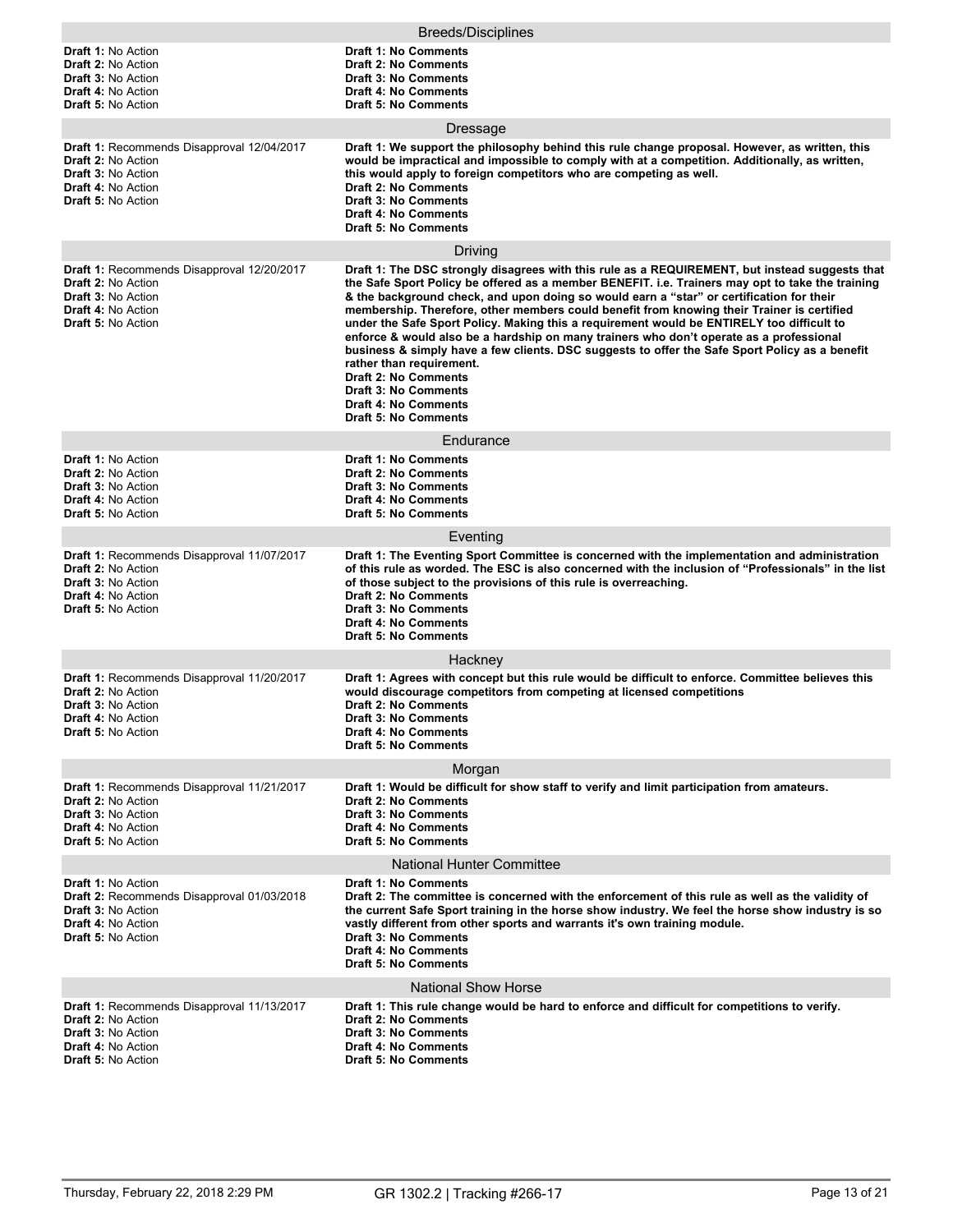|                                                                                                                                                                | Paso Fino                                                                                                                                                                                                                                                                                                                                                                                           |
|----------------------------------------------------------------------------------------------------------------------------------------------------------------|-----------------------------------------------------------------------------------------------------------------------------------------------------------------------------------------------------------------------------------------------------------------------------------------------------------------------------------------------------------------------------------------------------|
| Draft 1: Recommends Disapproval 10/30/2017<br><b>Draft 2: No Action</b><br><b>Draft 3: No Action</b><br><b>Draft 4: No Action</b><br><b>Draft 5: No Action</b> | Draft 1: The committee feels this would be difficult to implement. The language is unclear as to<br>how this would apply to individuals who sign the entry blank as a trainer, but are not considered<br>a professional.<br><b>Draft 2: No Comments</b><br><b>Draft 3: No Comments</b><br><b>Draft 4: No Comments</b><br><b>Draft 5: No Comments</b>                                                |
|                                                                                                                                                                | Roadster                                                                                                                                                                                                                                                                                                                                                                                            |
| Draft 1: Recommends Disapproval 11/21/2017<br><b>Draft 2: No Action</b><br><b>Draft 3: No Action</b><br><b>Draft 4: No Action</b><br><b>Draft 5: No Action</b> | Draft 1: Difficult to monitor and enforce. Would have a negative affect on membership.<br><b>Draft 2: No Comments</b><br><b>Draft 3: No Comments</b><br><b>Draft 4: No Comments</b><br><b>Draft 5: No Comments</b>                                                                                                                                                                                  |
|                                                                                                                                                                | Saddle Seat Eq                                                                                                                                                                                                                                                                                                                                                                                      |
| Draft 1: Recommends Disapproval 11/20/2017<br><b>Draft 2: No Action</b><br>Draft 3: No Action<br><b>Draft 4: No Action</b><br><b>Draft 5: No Action</b>        | Draft 1: Approved the concept however, this rule would be difficult to enforce.<br><b>Draft 2: No Comments</b><br><b>Draft 3: No Comments</b><br><b>Draft 4: No Comments</b><br><b>Draft 5: No Comments</b>                                                                                                                                                                                         |
|                                                                                                                                                                | American Saddlebred                                                                                                                                                                                                                                                                                                                                                                                 |
| Draft 1: Recommends Disapproval 11/27/2017<br><b>Draft 2: No Action</b><br><b>Draft 3: No Action</b><br><b>Draft 4: No Action</b><br><b>Draft 5: No Action</b> | Draft 1: Without a licensing process or certification it would be very difficult to monitor and<br>enforce. Might encourage more competitions to not be licensed with USE.<br><b>Draft 2: No Comments</b><br><b>Draft 3: No Comments</b><br><b>Draft 4: No Comments</b><br><b>Draft 5: No Comments</b>                                                                                              |
|                                                                                                                                                                | Shetland                                                                                                                                                                                                                                                                                                                                                                                            |
| Draft 1: Recommends Disapproval 11/01/2017<br><b>Draft 2: No Action</b><br><b>Draft 3: No Action</b><br><b>Draft 4: No Action</b><br><b>Draft 5: No Action</b> | Draft 1: A good idea, but this rule change would be difficult to enforce and verify at licensed<br>competitions.<br><b>Draft 2: No Comments</b><br><b>Draft 3: No Comments</b><br><b>Draft 4: No Comments</b><br><b>Draft 5: No Comments</b>                                                                                                                                                        |
|                                                                                                                                                                | <b>Competition Management</b>                                                                                                                                                                                                                                                                                                                                                                       |
| Draft 1: Recommends Disapproval 12/04/2017<br><b>Draft 2: No Action</b><br><b>Draft 3: No Action</b><br><b>Draft 4: No Action</b><br><b>Draft 5: No Action</b> | Draft 1: The committee believes this should go through the affiliate certification program<br><b>Draft 2: No Comments</b><br><b>Draft 3: No Comments</b><br><b>Draft 4: No Comments</b><br><b>Draft 5: No Comments</b>                                                                                                                                                                              |
|                                                                                                                                                                | Vaulting                                                                                                                                                                                                                                                                                                                                                                                            |
| <b>Draft 1: No Action</b><br><b>Draft 2: No Action</b><br><b>Draft 3: No Action</b><br><b>Draft 4: No Action</b><br><b>Draft 5: No Action</b>                  | <b>Draft 1: No Comments</b><br><b>Draft 2: No Comments</b><br><b>Draft 3: No Comments</b><br>Draft 4: No Comments<br><b>Draft 5: No Comments</b>                                                                                                                                                                                                                                                    |
|                                                                                                                                                                | Connemara                                                                                                                                                                                                                                                                                                                                                                                           |
| Draft 1: Recommends Disapproval 10/25/2017<br>Draft 2: No Action<br><b>Draft 3: No Action</b><br><b>Draft 4: No Action</b><br><b>Draft 5: No Action</b>        | Draft 1: The Connemara group does not have as many "professional" trainers as many of the<br>larger groups, and this rule could prove to be a burden on smaller trainers. There needs to be<br>clearer language for an amateur signing the entry blank for him/herself.<br><b>Draft 2: No Comments</b><br><b>Draft 3: No Comments</b><br><b>Draft 4: No Comments</b><br><b>Draft 5: No Comments</b> |
|                                                                                                                                                                | <b>Western Committee</b>                                                                                                                                                                                                                                                                                                                                                                            |
| Draft 1: Recommends Disapproval 11/21/2017<br><b>Draft 2: No Action</b><br><b>Draft 3: No Action</b><br><b>Draft 4: No Action</b><br><b>Draft 5: No Action</b> | Draft 1: Difficult to monitor and enforce unless Trainers were licensed or certified.<br><b>Draft 2: No Comments</b><br><b>Draft 3: No Comments</b><br><b>Draft 4: No Comments</b><br><b>Draft 5: No Comments</b>                                                                                                                                                                                   |
|                                                                                                                                                                | Safety                                                                                                                                                                                                                                                                                                                                                                                              |
| Draft 1: Recommends Approval 11/21/2017<br><b>Draft 2: No Action</b><br><b>Draft 3: No Action</b><br><b>Draft 4: No Action</b><br><b>Draft 5: No Action</b>    | Draft 1: The Committee recommends approval of this rule but notes that a system of<br>implementation will be needed to educate the membership.<br><b>Draft 2: No Comments</b><br><b>Draft 3: No Comments</b><br><b>Draft 4: No Comments</b><br><b>Draft 5: No Comments</b>                                                                                                                          |
|                                                                                                                                                                | Reining                                                                                                                                                                                                                                                                                                                                                                                             |
| <b>Draft 1: No Action</b><br>Draft 2: No Action<br><b>Draft 3: No Action</b><br>Draft 4: No Action<br><b>Draft 5: No Action</b>                                | <b>Draft 1: No Comments</b><br><b>Draft 2: No Comments</b><br><b>Draft 3: No Comments</b><br><b>Draft 4: No Comments</b><br><b>Draft 5: No Comments</b>                                                                                                                                                                                                                                             |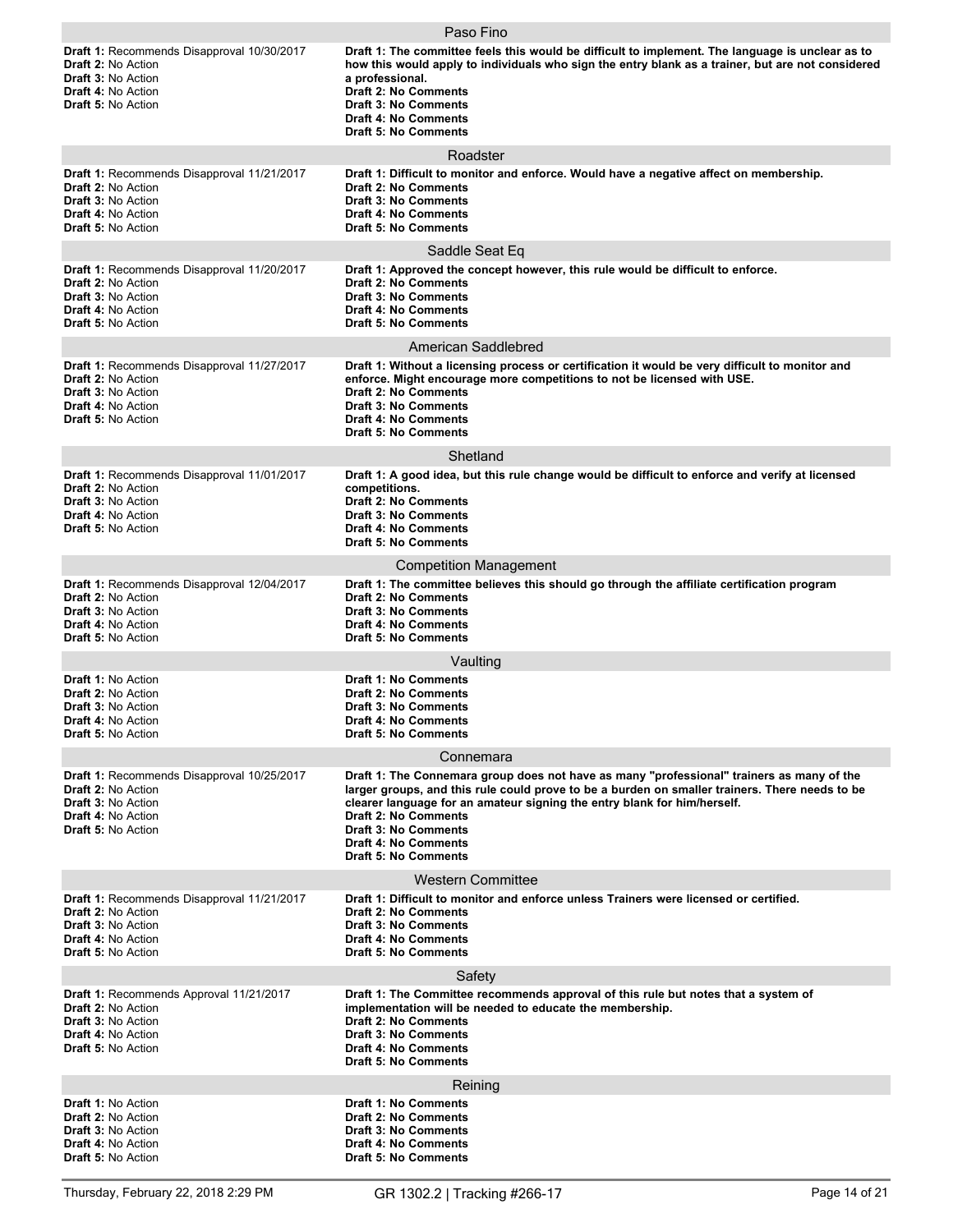|                                                                                                                                                                       | Friesian                                                                                                                                                                                                                                                                                                                                                                                                                                                                                                                                                                                                                       |
|-----------------------------------------------------------------------------------------------------------------------------------------------------------------------|--------------------------------------------------------------------------------------------------------------------------------------------------------------------------------------------------------------------------------------------------------------------------------------------------------------------------------------------------------------------------------------------------------------------------------------------------------------------------------------------------------------------------------------------------------------------------------------------------------------------------------|
| Draft 1: Recommends Disapproval 11/14/2017<br><b>Draft 2: No Action</b><br><b>Draft 3: No Action</b><br><b>Draft 4: No Action</b><br><b>Draft 5: No Action</b>        | Draft 1: It is a good idea, but complicates paperwork, is difficult to verify and would but a finical<br>burden on shows and competitors. This needs to be required for everyone, including parents, or<br>none.<br><b>Draft 2: No Comments</b><br><b>Draft 3: No Comments</b><br><b>Draft 4: No Comments</b><br><b>Draft 5: No Comments</b>                                                                                                                                                                                                                                                                                   |
|                                                                                                                                                                       | Jumper                                                                                                                                                                                                                                                                                                                                                                                                                                                                                                                                                                                                                         |
| Draft 1: Recommends Approval 11/28/2017<br>Draft 2: Recommends Approval 01/08/2018<br>Draft 3: No Action<br>Draft 4: No Action<br><b>Draft 5: No Action</b>           | Draft 1: JSC in principle supports this rule however, has concerns about the implementation. Do<br>we have training modules developed for concussion training and Equine D&M?<br><b>Draft 2: No Comments</b><br><b>Draft 3: No Comments</b><br><b>Draft 4: No Comments</b><br><b>Draft 5: No Comments</b>                                                                                                                                                                                                                                                                                                                      |
|                                                                                                                                                                       | <b>USHJA</b>                                                                                                                                                                                                                                                                                                                                                                                                                                                                                                                                                                                                                   |
| Draft 1: Referred 12/14/2017<br><b>Draft 2: Recommends Approval 01/02/2018</b><br><b>Draft 3: No Action</b><br><b>Draft 4: No Action</b><br><b>Draft 5: No Action</b> | Draft 1: Referred to January USHJA Board Meeting<br><b>Draft 2: No Comments</b><br><b>Draft 3: No Comments</b><br><b>Draft 4: No Comments</b><br><b>Draft 5: No Comments</b>                                                                                                                                                                                                                                                                                                                                                                                                                                                   |
|                                                                                                                                                                       | <b>Carriage Pleasure Driving</b>                                                                                                                                                                                                                                                                                                                                                                                                                                                                                                                                                                                               |
| Draft 1: Recommends Disapproval 11/09/2017<br><b>Draft 2: No Action</b><br><b>Draft 3: No Action</b><br><b>Draft 4: No Action</b><br><b>Draft 5: No Action</b>        | Draft 1: Agrees with the concept but feels this is an opportunity work with the affiliate to develop<br>these programs. Committee is okay with professionals completing these requirements but the<br>current language would severely affect amateurs.<br><b>Draft 2: No Comments</b><br><b>Draft 3: No Comments</b><br><b>Draft 4: No Comments</b><br><b>Draft 5: No Comments</b>                                                                                                                                                                                                                                             |
|                                                                                                                                                                       | <b>English Pleasure</b>                                                                                                                                                                                                                                                                                                                                                                                                                                                                                                                                                                                                        |
| <b>Draft 1: No Action</b><br><b>Draft 2: No Action</b><br><b>Draft 3: No Action</b><br><b>Draft 4: No Action</b><br><b>Draft 5: No Action</b>                         | <b>Draft 1: No Comments</b><br><b>Draft 2: No Comments</b><br><b>Draft 3: No Comments</b><br><b>Draft 4: No Comments</b><br><b>Draft 5: No Comments</b>                                                                                                                                                                                                                                                                                                                                                                                                                                                                        |
|                                                                                                                                                                       | Welsh                                                                                                                                                                                                                                                                                                                                                                                                                                                                                                                                                                                                                          |
| Draft 1: Recommends Disapproval 10/25/2017<br><b>Draft 2: No Action</b><br><b>Draft 3: No Action</b><br><b>Draft 4: No Action</b><br><b>Draft 5: No Action</b>        | Draft 1: The intent of this rule is good, but not practical for the Welsh group. We do not have<br>many professional trainers as compared to larger groups, and this may cause a financial<br>hardship on those who sign the entry blank as such. There is concern that this may turn smaller<br>groups like the Welsh away from licensing with USEF.<br><b>Draft 2: No Comments</b><br><b>Draft 3: No Comments</b><br><b>Draft 4: No Comments</b><br><b>Draft 5: No Comments</b>                                                                                                                                              |
|                                                                                                                                                                       | Western Dressage                                                                                                                                                                                                                                                                                                                                                                                                                                                                                                                                                                                                               |
| Draft 1: Recommends Disapproval 11/07/2017<br><b>Draft 2: No Action</b><br>Draft 3: No Action<br><b>Draft 4: No Action</b><br><b>Draft 5: No Action</b>               | Draft 1: Too difficult to enforce. If USHJA feels this is necessary for their trainers and coaches it<br>should be added to the relevant chapters.<br><b>Draft 2: No Comments</b><br><b>Draft 3: No Comments</b><br><b>Draft 4: No Comments</b><br><b>Draft 5: No Comments</b>                                                                                                                                                                                                                                                                                                                                                 |
|                                                                                                                                                                       | Council - Admin & Finance                                                                                                                                                                                                                                                                                                                                                                                                                                                                                                                                                                                                      |
| Draft 1: No Action<br>Draft 2: Recommends Disapproval 01/08/2018<br><b>Draft 3: No Action</b><br>Draft 4: No Action<br>Draft 5: No Action                             | <b>Draft 1: No Comments</b><br>Draft 2: The 12/1/2018 effective date not sufficiently address the "at the horse show" issue.<br><b>Draft 3: No Comments</b><br><b>Draft 4: No Comments</b><br><b>Draft 5: No Comments</b>                                                                                                                                                                                                                                                                                                                                                                                                      |
|                                                                                                                                                                       | Council - Natl Breed & Discipline                                                                                                                                                                                                                                                                                                                                                                                                                                                                                                                                                                                              |
| Draft 1: No Action<br>Draft 2: Recommends Disapproval 01/04/2018<br>Draft 3: No Action<br>Draft 4: No Action<br><b>Draft 5: No Action</b>                             | <b>Draft 1: No Comments</b><br>Draft 2: The wording for this rule is preferred over GR1302 Tracking#041-17. However, it has still<br>not been sold as a benefit to the members and it would be difficult to enforce.<br><b>Draft 3: No Comments</b><br><b>Draft 4: No Comments</b><br><b>Draft 5: No Comments</b>                                                                                                                                                                                                                                                                                                              |
|                                                                                                                                                                       | Council - Intl Discipline                                                                                                                                                                                                                                                                                                                                                                                                                                                                                                                                                                                                      |
| Draft 1: Recommends Disapproval 12/21/2017<br>Draft 2: Recommends Disapproval 01/10/2018<br>Draft 3: No Action<br>Draft 4: No Action<br>Draft 5: Referred 02/20/2018  | Draft 1: Impractical to comply with at a competition.<br>Draft 2: The Council approves the principles of the rule in theory but believes the implementation<br>of this rule would be too difficult. There are concerns that the USEF does not yet have a system<br>in place to track non-USEF members (i.e. foreign Athletes, Chefs d'Equipe, Coaches,<br>Veterinarians, Grooms, etc.). Also, can the USEF require foreigners to complete this training<br>when competing in FEI events?<br><b>Draft 3: No Comments</b><br><b>Draft 4: No Comments</b><br>Draft 5: Recommend the BOD to refer to the Mid-Year Meeting in June. |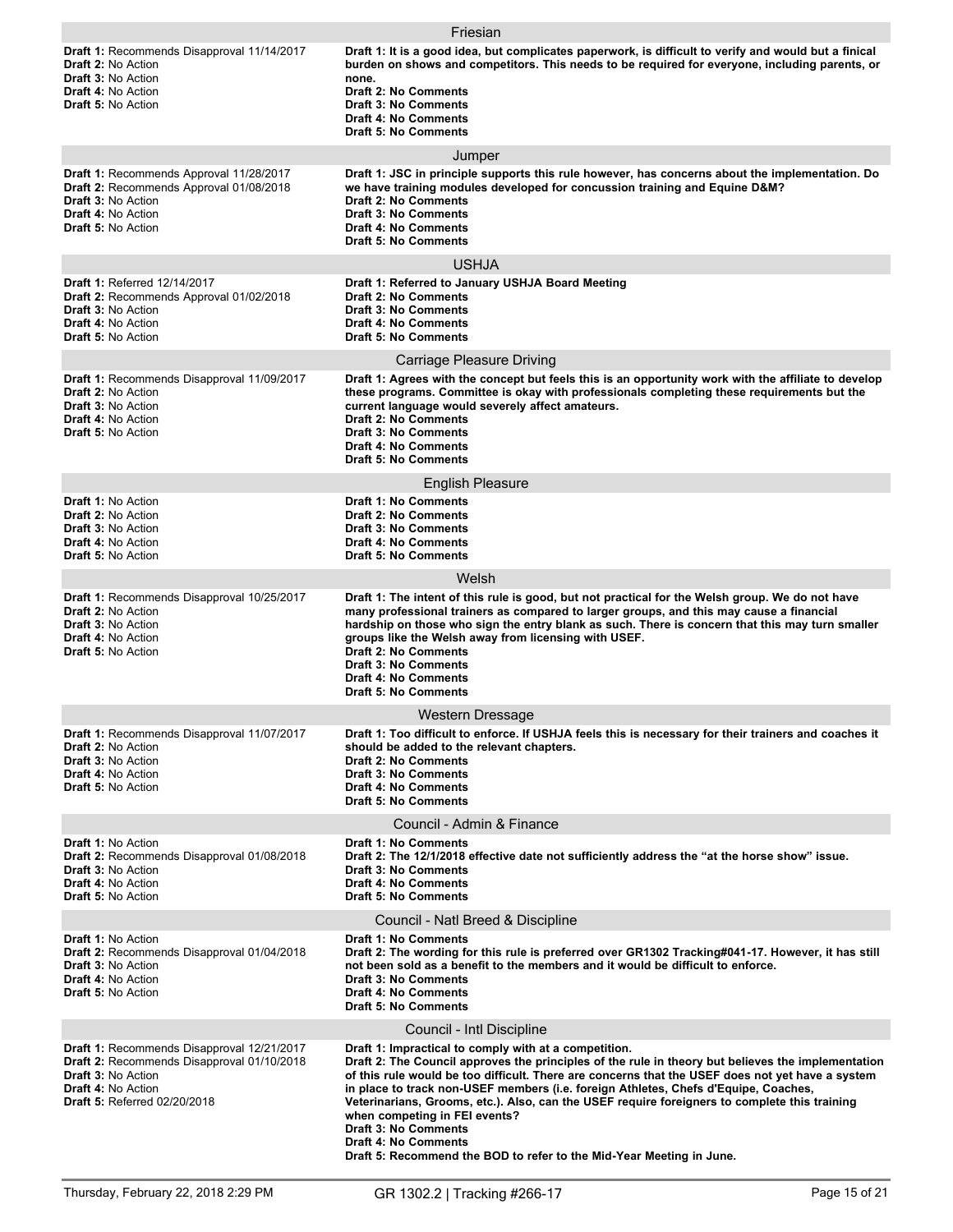**Draft 1:** No Action **Draft 2:** No Action **Draft 3:** No Action **Draft 4:** No Action **Draft 5:** No Action

**Draft 1: No Comments Draft 2: No Comments Draft 3: No Comments Draft 4: No Comments Draft 5: No Comments**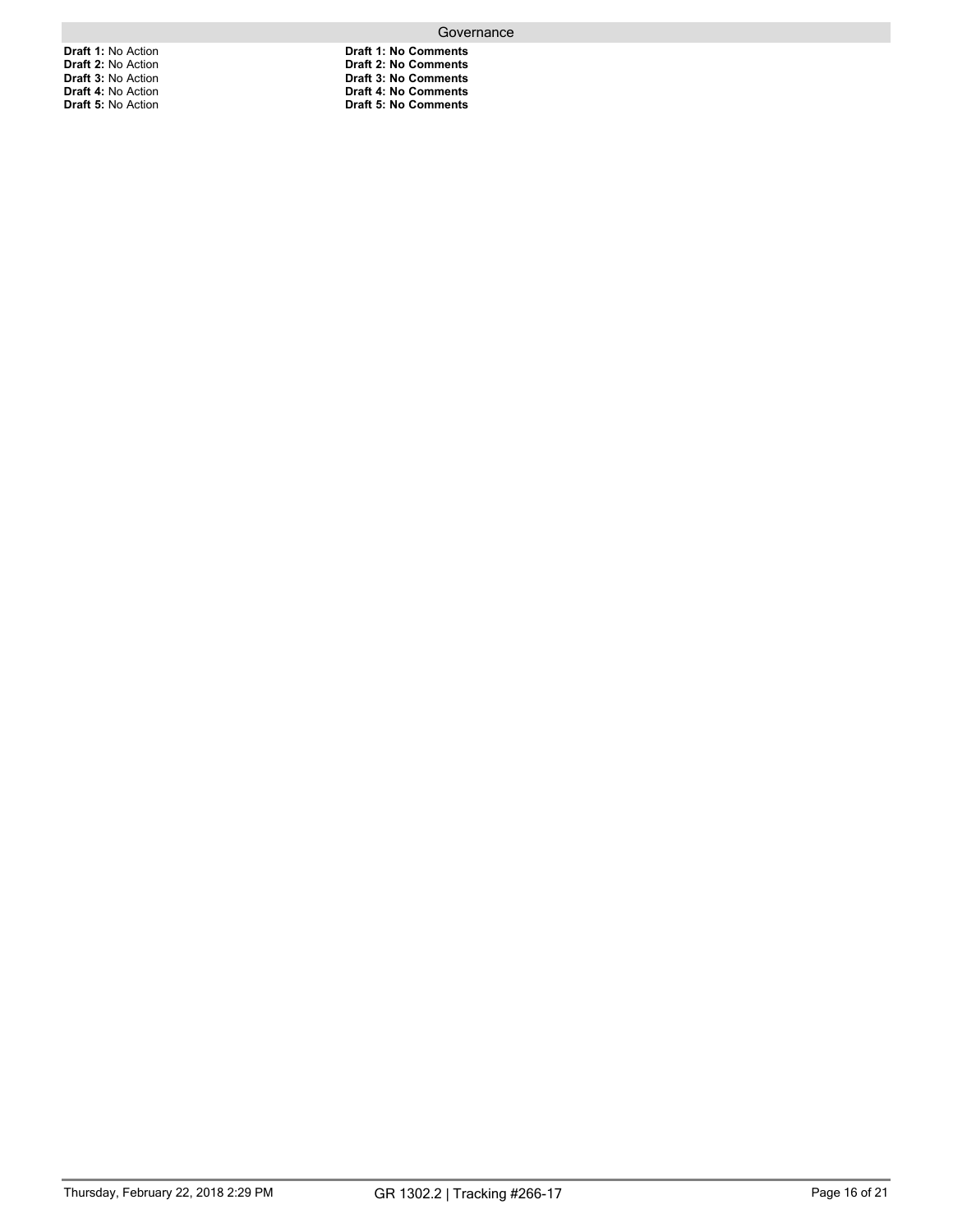| <b>Tracking #250-17</b><br><b>HJ201</b><br>Draft #3 | Referred |
|-----------------------------------------------------|----------|
|-----------------------------------------------------|----------|

| Rule Change Type | <b>Effective Date</b> | <b>Draft Received</b> | Board Action       |
|------------------|-----------------------|-----------------------|--------------------|
| Standard         | 12/1/2018             | 1/5/2018              | Referred 1/20/2018 |

**HJ201 Definitions** [CHAPTER SUBCHAPTER HJ-2 RATINGS & HORSE ENTRY NUMBER STANDARDS]

### **HJ201 Definitions**

- 
- 1. Definitions.<br>2. Rated Hun Rated Hunter competitions are classified as Premier, National, Regional I, or Regional II. Unrated competitions are classified as Local. Stand*alone Hunter Derby competitions are a sub-type of the Premier rating.*
- 3. Jumper competitions are designated as Levels 1, 2, 3, 4, 5, and 6 based upon prize money. See JP104.
- 4. Rated competitions offering hunter only, or both hunter and jumper will be subject to HJS set forth under the Premier, National, Regional I and Regional II hunter rating.
- 5. HJS for a jumper only competition will be:
- 
- 6. Standards set forth under Premier required for Jumper Levels 5 and 6 7. Standards set forth under National required for Jumper Levels 3 and 4<br>8. Standards set forth under Regional I required for Jumper Level 2
- 8. Standards set forth under Regional I required for Jumper Level 2
- 9. Standards set forth under Local required for Jumper Level 1
- 10. Federation Special competitions or Jumper Level 6 competitions may be subject to a Federation approved waiver (GR301.2) or other modification of a portion of the Standards (including HJS), in connection with the Special competition approval.

[…]

[…]

### *SUBCHAPTER HJ-3 COMPETITION SCHEDULING REQUIREMENTS*

HJ305 Stand-alone Hunter Derby Competitions [if hunter chapter rewrite, tr#?? is not approved this will need to move to HU161]

1. Stand-alone Hunter Derby Competitions are a subtype of Premier competitions and so must meet or exceed all requirements of a Premier *Competition. Exception:*

a. Horse Entry Requirements. There is no minimum horse entry requirement for a Standd-alone Hunter Derby competition, however competition management may set a minimum number to hold the competition so long as it is published in the Prize List. Each class must meet minimum entry *requirement per the program specifications.*

b. Prize Money. See USHJA specifications at www.ushja.org for minimum prize money requirements for each Derby or Derby Welcome Stake class.

*c. Number of Days. See USHJA specifications at [www.ushja.org](http://www.ushja.org/) for number of days required for each Derby.*

d. Number of sections. A Stand-alone Hunter Derby competition may only offer the following classes and one unrated warm-up class per Derby offered. The warm-up class must be open to the same group of horses eligible for the Derby for which it is a warm-up class. No unrecognized, *exhibition, or demonstration classes may be held:*

- *1. USHJA International Hunter Derby*
- *2. USHJA International Hunter Derby Welcome Stakes*
- *3. USHJA National Hunter Derby*
- *4. USHJA Pony Hunter Derby*
- 5. See USHJA specifications at www.ushja.org for minimum prize money requirements for each Derby or Derby Welcome Stakes class.

2. For the purpose of mileage rules, Stand-alone Hunter Derby competitions are considered Premier rated Hunter competitions (see GR314.2b.5). *These competitions must follow the mileage exemption rules set forth in GR315.*

SUBCHAPTER HU-13 USHJA CHAMPIONSHIPS AND SPECIAL CLASSES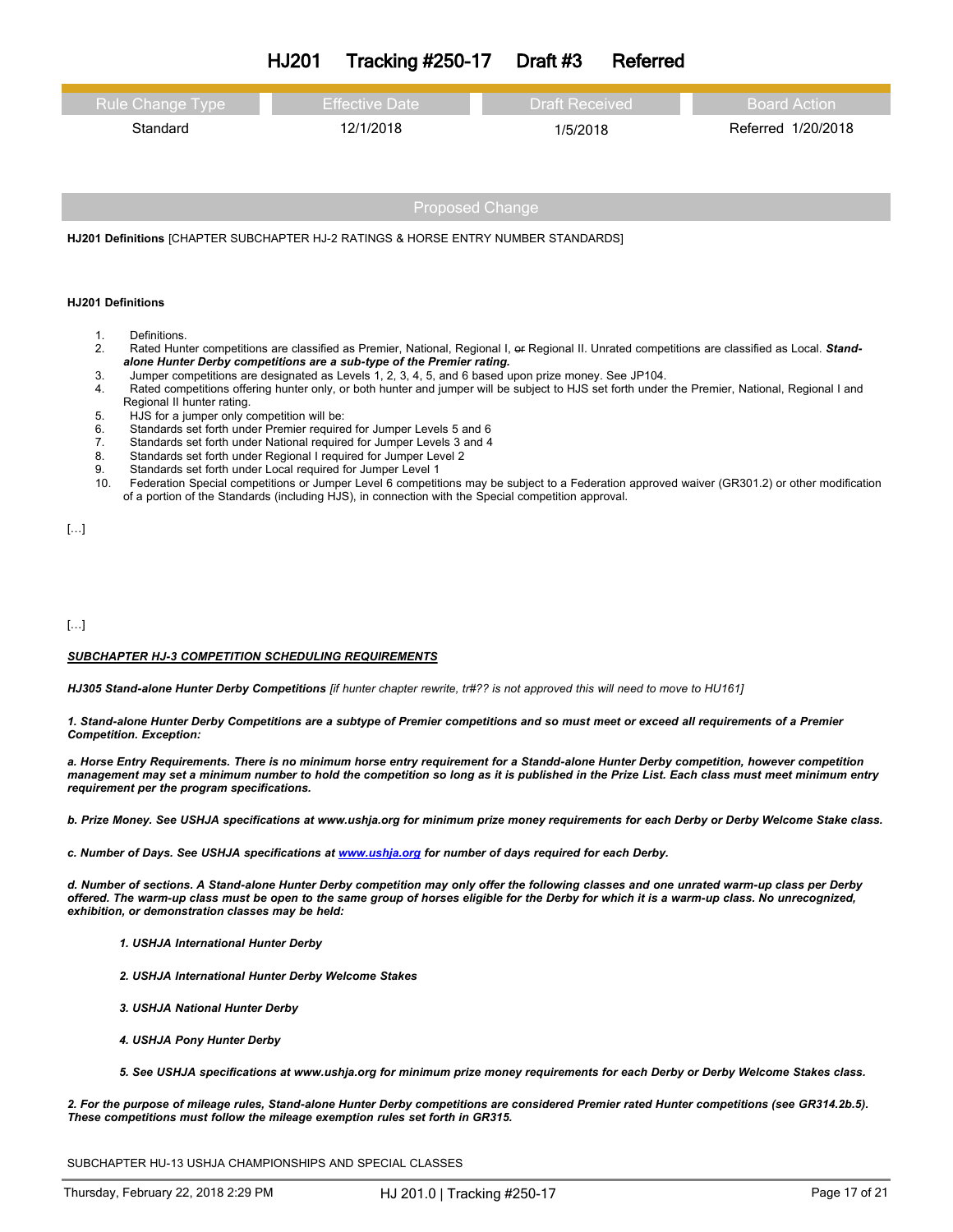HU191 International Hunter Derby

1. Classes included in the member event series to be determined annually by USHJA.

2. Derbies may only be offered at Federation licensed Premier competitions, National competitions which meet or exceed the competition standards of a Premier rating, but do not meet the prize money and/or horse entry standard requirements of a Premier rating*, Stand-alone Hunter Derby Competitions,* and competitions that have been approved for a Special Competition status. The competition Steward must verify in their report to the Federation that the National competition met all other requirements of a Premier competition.

HU192 USHJA National Hunter Derby

See www.ushja.org for full specifications. USHJA National Hunter Derby may be offered at USEF Licensed Premier, National, Regional I, er Regional II, *Stand-alone Hunter Derby* Competitions and at Competitions approved for a Special Competition Status.

### HU194 USHJA PONY HUNTER DERBY

1. A USHJA Pony Hunter Derby may be offered at Federation licensed Premier, National, Regional I*,* and Regional II*,* rated competitions, *Stand-alone Hunter Derby competitions,* or competitions that have been approved for a Special Competition classification.

HU195 International Hunter Derby Welcome Stake

1. A USHJA International Hunter Derby Welcome Stake may only be offered at Federation licensed *Stand-alone Hunter Derby competitions and* competitions that have been approved for a Special Competition classification and have also been approved to host a USHJA International Hunter Derby.

Proponent Details Contact Information Contact Information

# National Hunter Committee **Kelsey Shanley** Kelsey Shanley

kshanley@usef.org

Rule Change Intent

This rule change is to provide a new Hunter Derby "subtype" of Rated Hunter competitions to replace the use of Special competition status for the stand-alone International Hunter Derby competitions. Under this new rule the Hunter Derby rated competitions will be required to follow all standards and mileage rules of Premier rated Hunter competitions.

Linked Rules **Comments** Comments **Staff:** Information Technology - 8 hours to implement the requirements of a new competition type **Web:** Standalone Hunter Derby Competition Classification Draft 1: Would approve if you could stipulate in the prize list to decide number of horses to hold **class. Draft 2: No Comments Draft 3: No Comments Draft 1:** Recommends Disapproval 12/04/2017 **Draft 2:** No Action **Draft 3:** No Action Competition Management **Draft 1: No Comments Draft 2: No Comments Draft 3: No Comments Draft 1:** Recommends Approval 11/28/2017 **Draft 2:** No Action **Draft 3:** Recommends Approval 01/08/2018 Jumper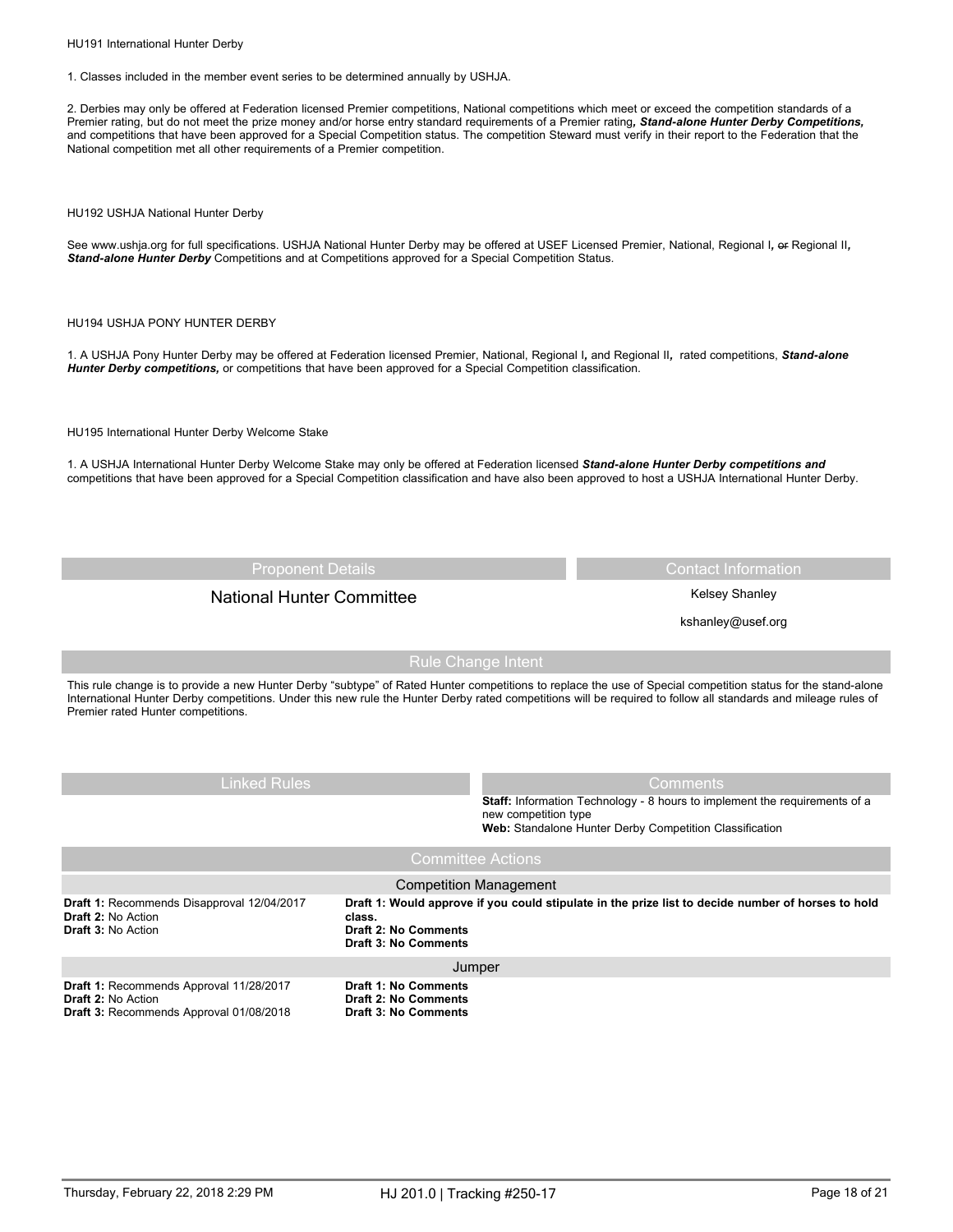**Draft 1:** Referred 12/14/2017 **Draft 2:** Tabled 01/02/2018 **Draft 3:** Recommends Approval 01/08/2018

## USHJA

**Draft 1: Referred to January USHJA Board Meeting**

**Draft 2: No Comments**

**Draft 3: The USHJA recommends approval of this RCP as a method to protect standalone Hunter Derby competitions should the rewrite of GR309 remove this type of competition from qualifying as a Special Competition. Additionally, USHJA is in favor of establishing a process for these standalone derby competitions to undergo the same disclosure process associated with a mileage exemption request to ensure transparency in the environment by allowing for existing competitions within the mileage to be made aware of a standalone derby application, for those competitions to be able to provide comment with respect to the applicant's potential impact, and to be able to provide mileage protection for approved standalone hunter derby competitions once established.**

#### Council - Admin & Finance

Council - Natl Breed & Discipline

**Draft 1:** No Action **Draft 2:** No Action **Draft 3:** Recommends Approval 01/08/2018 **Draft 1: No Comments Draft 2: No Comments**

**Draft 3: Council was briefed on changes between Drafts #2 and #3 and unanimously approved Draft #3.**

**Draft 1:** No Action **Draft 2:** Tabled 01/04/2018 **Draft 3:** Recommends Approval 01/10/2018 **Draft 1: No Comments Draft 2: Tabled until draft 2 available for discussion Draft 3: The Council approved and made reference to USHJA's comments regarding GR309.**

**Draft 1:** Tabled 12/21/2017

**Draft 2:** No Action

**Draft 3:** Recommends Approval 01/10/2018

Council - Intl Discipline

**Draft 1: Awaiting new draft. Draft 2: No Comments**

**Draft 3: No Comments**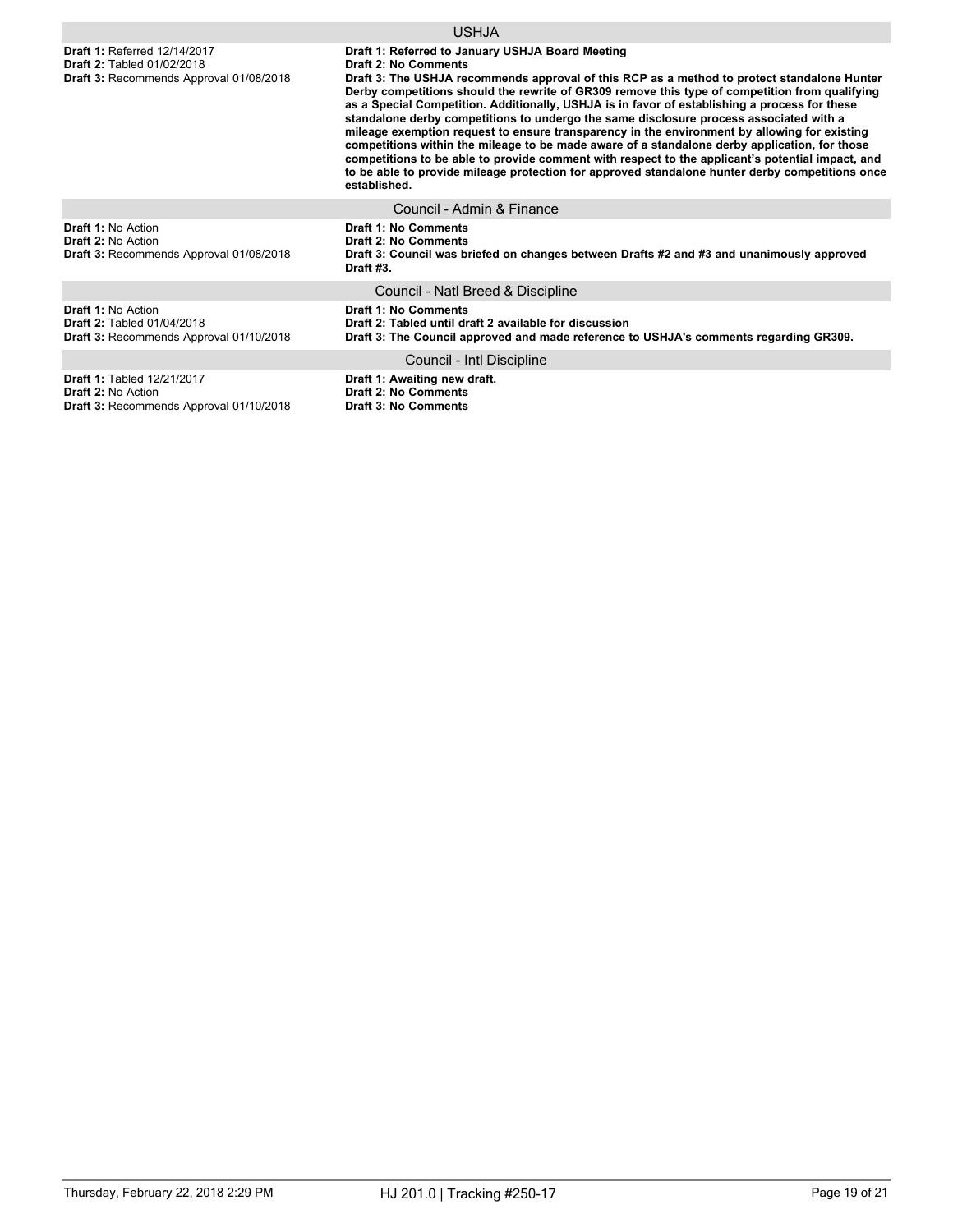| <b>HU133</b><br>Tracking #189-17<br>Draft #2 | Referred |
|----------------------------------------------|----------|
|----------------------------------------------|----------|

| <b>Rule Change Type</b> | <b>Effective Date</b> | <b>Draft Received</b> | Board Action       |
|-------------------------|-----------------------|-----------------------|--------------------|
| Standard                | 12/1/2018             | 12/12/2017            | Referred 1/20/2018 |
|                         |                       |                       |                    |

**HU133 Definition of Competed** [CHAPTER HU-5 JUDGING]

#### **[linked to USHJA RCP to GR1113.2.b.]**

#### HU133 Definition of Competed

A horse has competed in an over fences class when the horse's entry number and a score for at least the first jump are recorded on the judges card. A horse failing to complete the entire course is not eligible to receive points, awards, or prize money. A horse has competed in an under saddle class when the horse has entered the ring. When three or fewer horses compete in an under saddle class, all horses' numbers must be listed on the judges card regardless of whether they receive an award.

#### *HU134 Definition of Completed*

A horse has completed an over fences class when the horse completes the posted course and a score is recorded on the judge's card. A horse failing to complete the entire course is not eligible to receive points, awards, or prize money, nor will it be counted in the number of entries necessary to fill a class or section. A horse has completed an under saddle class when the horse has executed all the gaits required and remains *in the ring until the class has lined up.* 

[renumber accordingly]

[...]

HU148 General

1. Championships must be offered in "A" and "B" rated sections.

2. A Championship may not be offered in a section unless a minimum of two over fences classes and one Under Saddle class are held. A Championship will not count for points unless a minimum of three entries compete in *complete* at least two over fences classes and one under saddle class (Exception: Ladies Side Saddle, see HU145; Performance Hunter, High Performance Hunter, and any other sections where individual classes may be entered, see HU148.3.) If a competition offers more than one Under Saddle class in any one section, only one will count towards the Championship. (Exception: classes divided as to weight, height, age or breeding.) The prize list must specify the class to count.

3. The number of Championship and Reserve Championships that are awarded will be determined by the number of sections created from dividing the first over fences class. In order to award a section Championship in the Performance Hunter, High Performance Hunter, and any other sections where individual classes may be entered at least two (2) over fences classes per section and one (1) under saddle class must be held in which a minimum of three (3) entries compete *complete*. When multiple Championships are awarded when using the California Split method, under saddle classes with fewer than thirty (30) entries are not required to be split. When multiple Championships are awarded and only one under saddle class is held the points from the one under saddle class will be used to calculate the Championship for both sections. When a random split is used, multiple Championships may only be awarded if a minimum of two (2) over fences and one (1) under saddle class are held per section.

[...]

Proponent Details **Contact Information** 

USHJA Leslie Mangan

lkmangan@ushja.org

## Rule Change Intent

Competition Standards Committee proposed this rule change to instill competition back into the hunter discipline. This rewrite aims to eliminate the practice of attempting to force a class split by having a horse-and-rider combination enter the ring but not complete a course. Additionally, it provides a clear definition of competing in under saddle classes.

| Linked Rules     | <b>Comments</b>                   |
|------------------|-----------------------------------|
| GR 1113 (349-17) | <b>Web:</b> Definition of Compete |
|                  | Committee Actions                 |